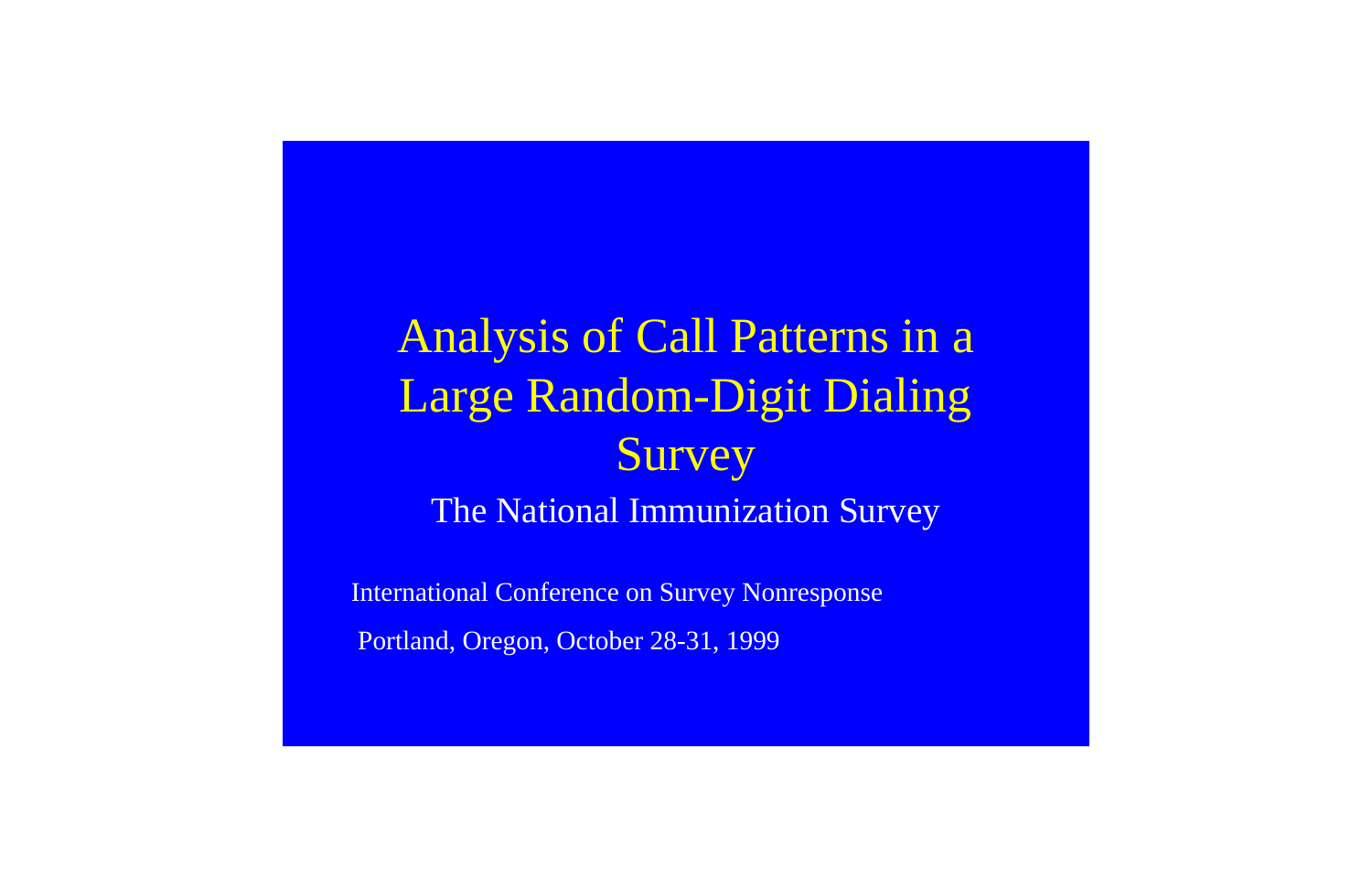- **J. Michael Dennis**, Abt Associates Inc.
- Candice Saulsberry, Abt Associates Inc.
- **Michael P. Battaglia**, Abt Associates Inc.
- Ann-Sofi Rodén, Abt Associates Inc.
- David C. Hoaglin, Abt Associates Inc.
- **Martin Frankel**, Abt Associates Inc.
- Nancy A. Mathiowetz, Joint Program in Survey Methodology, University of Maryland
- **Philip J. Smith**, National Immunization Program, Centers for Disease Control and Prevention
- **Robert A. Wright**, National Center for Health Statistics, Centers for Disease Control and Prevention

#### Co-Authors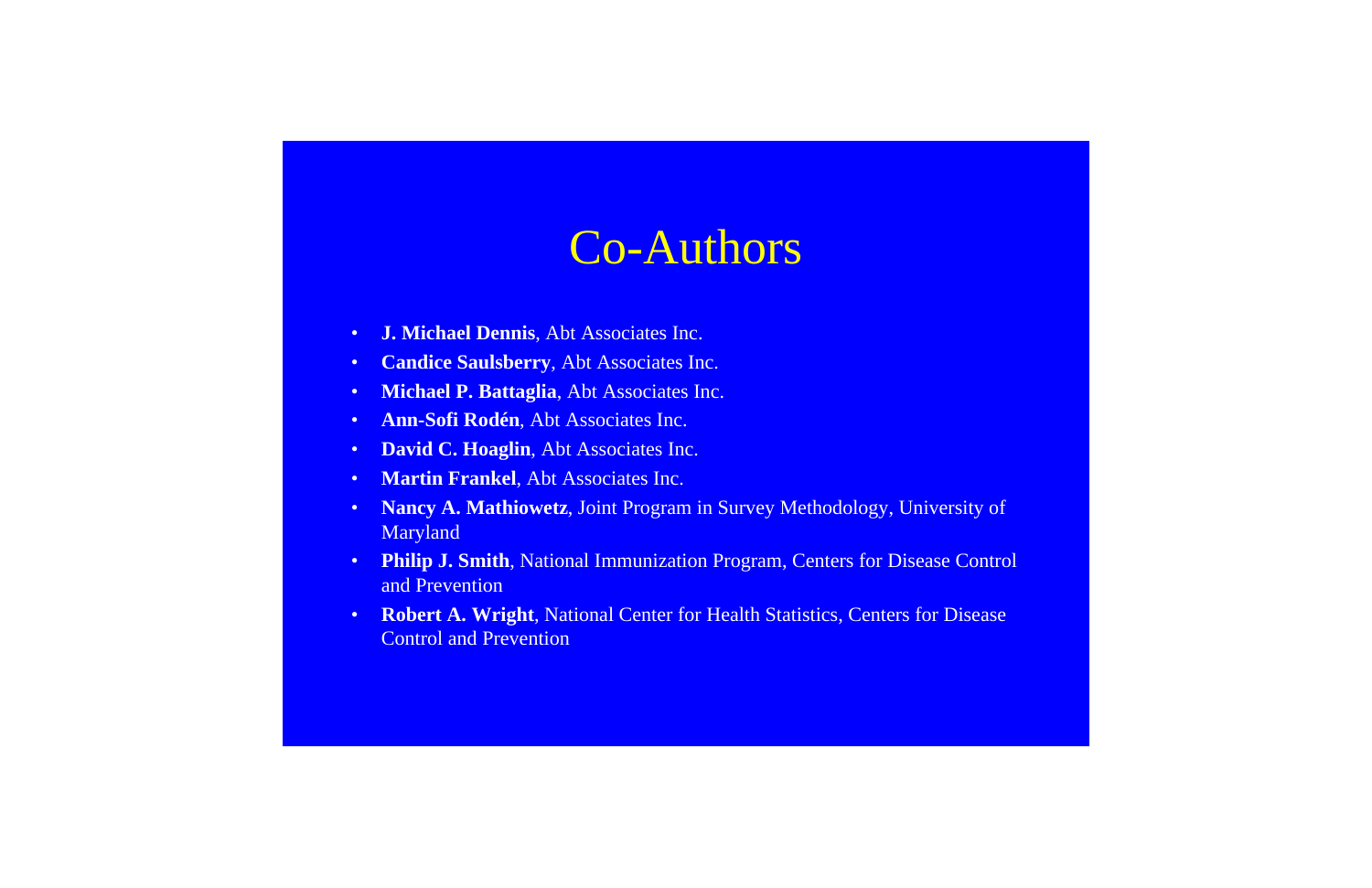#### **Sponsored by the National Immunization Program and the National Center for Health Statistics of the Centers for Disease Control and Prevention**

Conducted by Abt Associates Inc. Contact Author: J. Michael Dennis, Abt Associates Inc., 640 N. LaSalle, Suite 400, Chicago, IL 60610, michael\_dennis@abtassoc.com

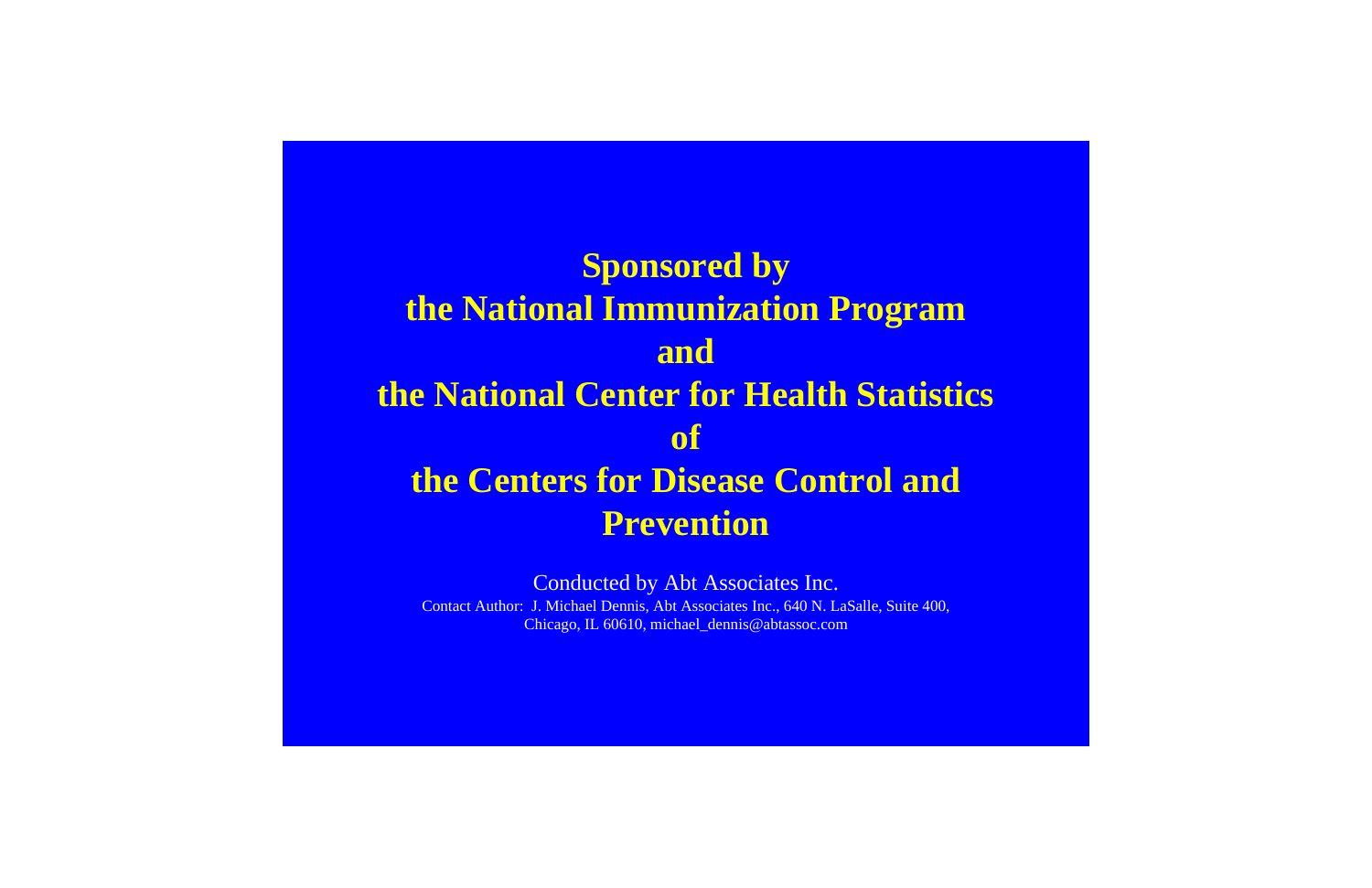# Some Background on the NIS

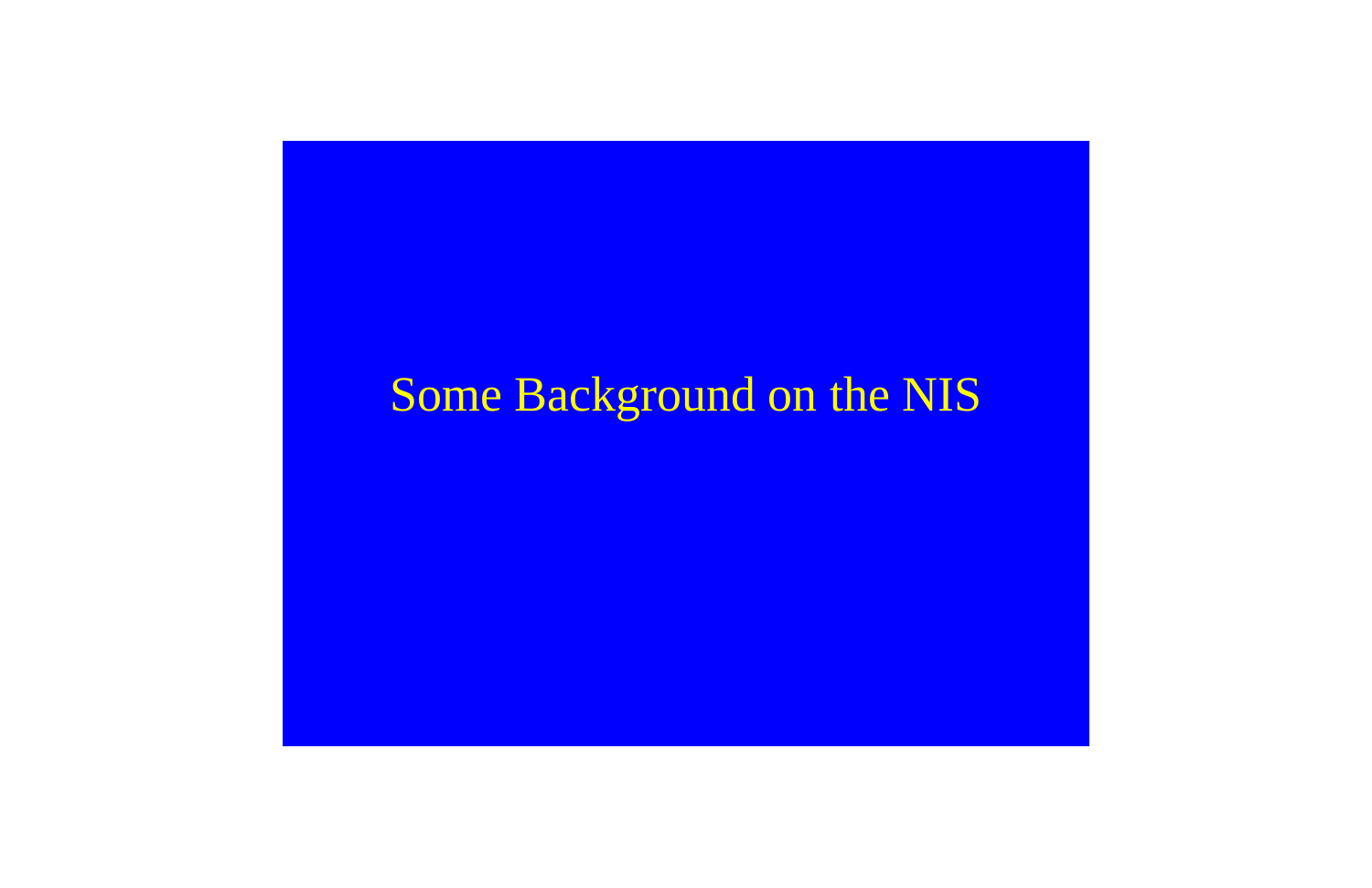# Design of the NIS

- 78 Geographic Areas (50 States, 28 Metropolitan Areas)
- About 1.9 Million Fielded RDD Phone Lines Per Year
- Over 10 million call attempts per year
- About 1 million resolved HH's per year
- 35,500 RDD Interviews per Year
- Provider Record Check Study

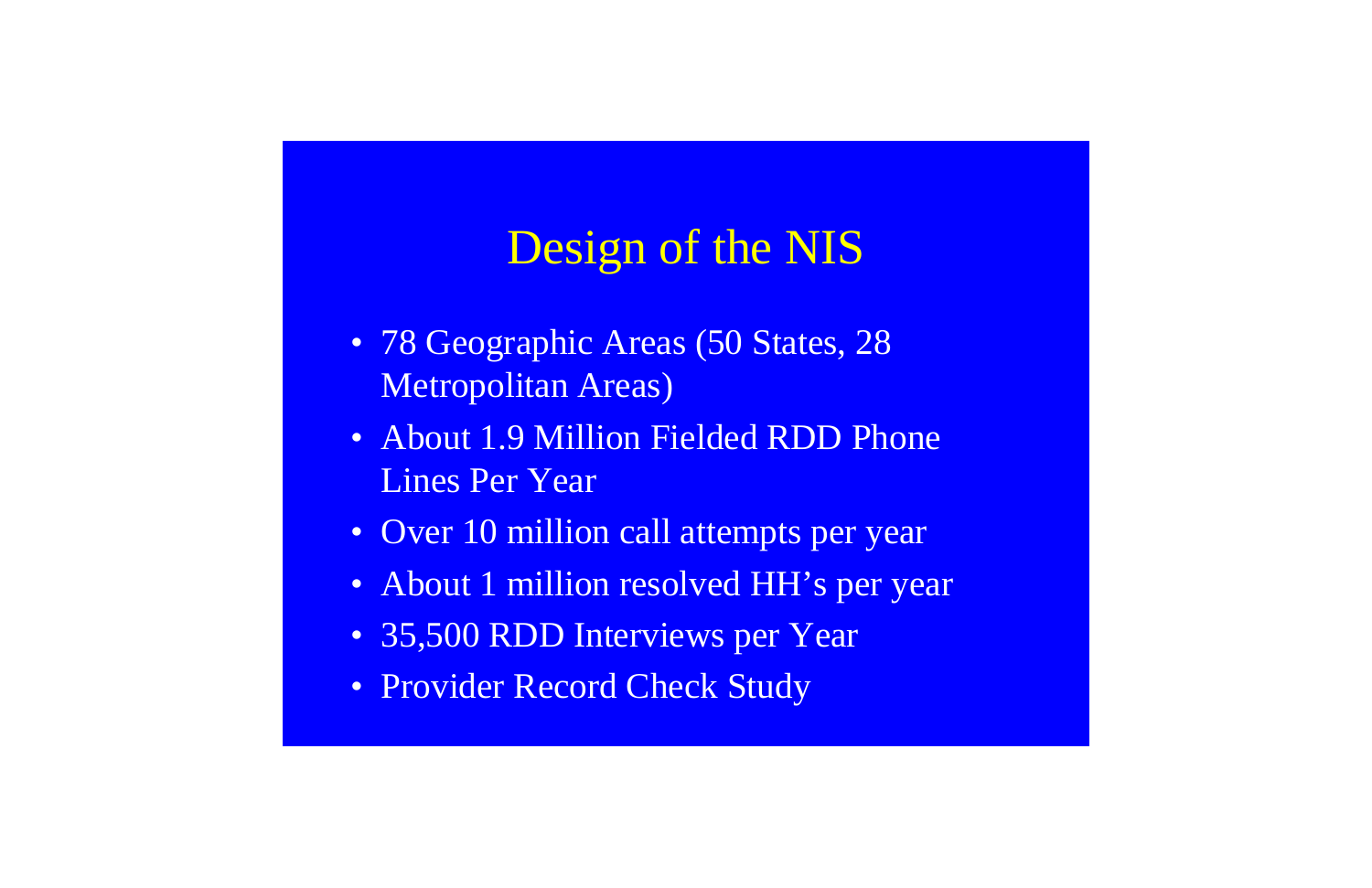## Flowchart of RDD Process

(next slide)

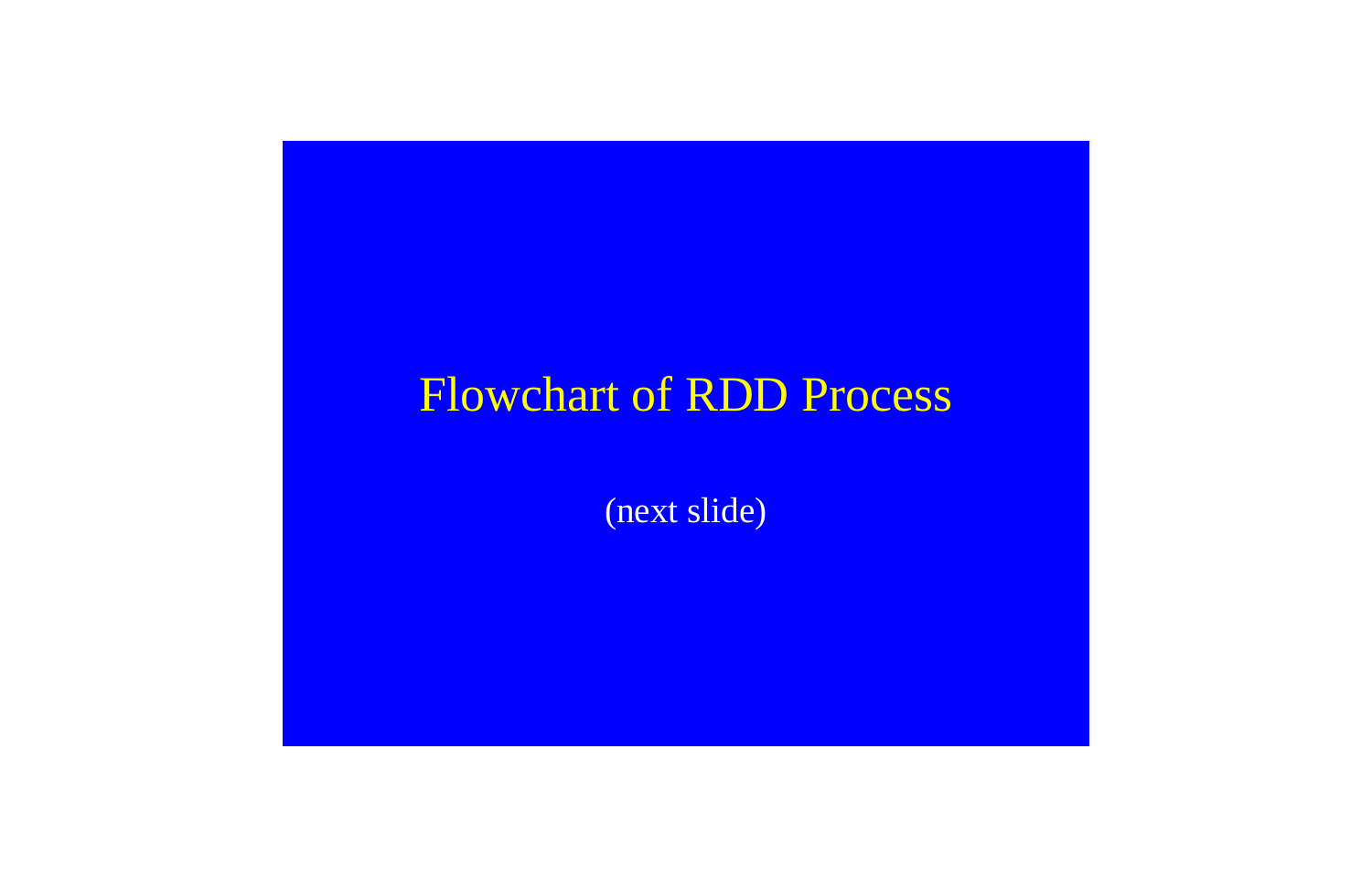

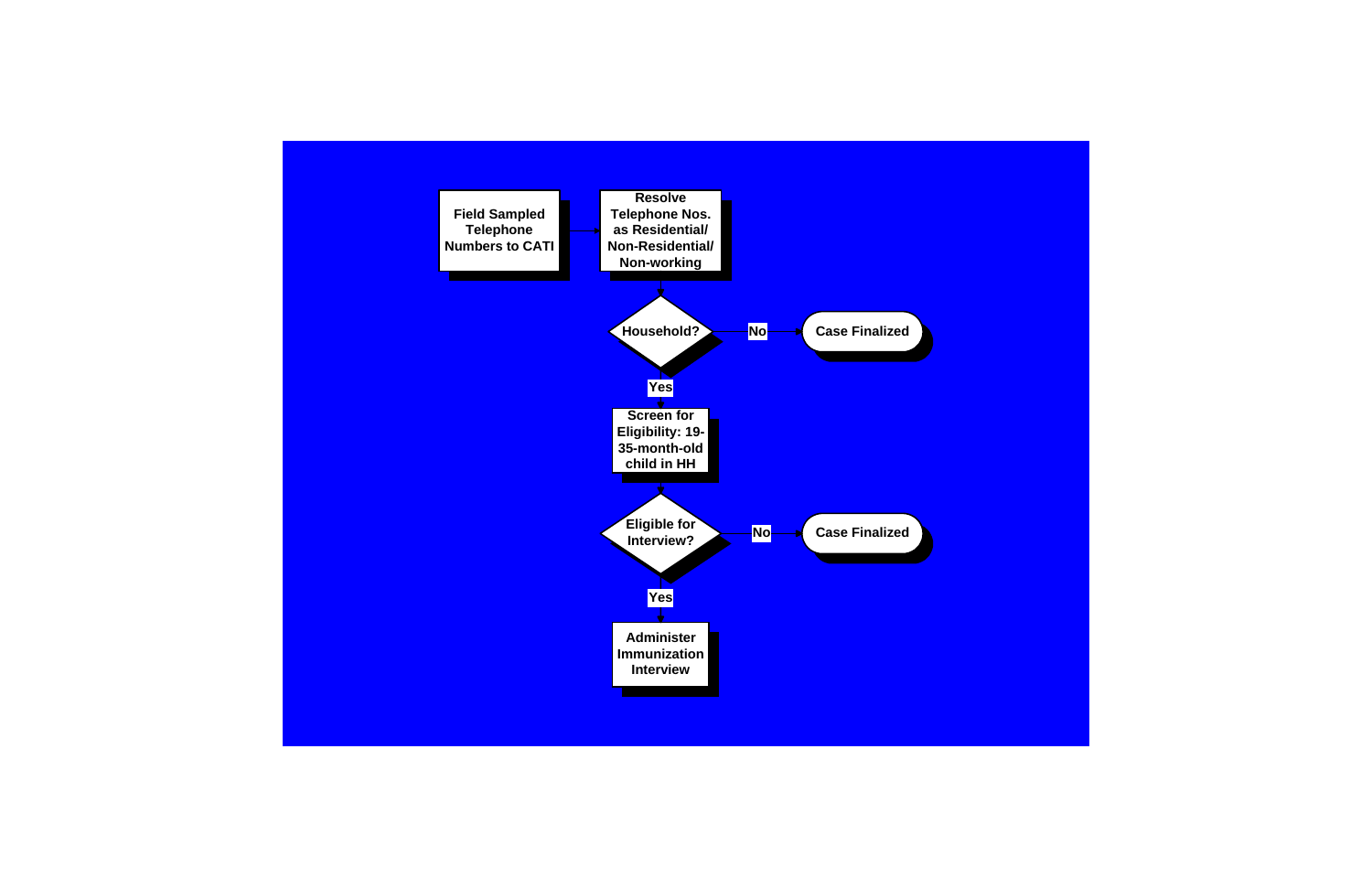# Note on Distribution of RDD Call Attempts

- Mean number of call attempts:
	- 4.95 calls per fielded case
	- 3.1 calls to contact a household
	- 3.4 calls to complete an eligibility screen
	- 5.6 calls to obtain an interview
- By the 5th call attempt, 69% of interviews are completed; by 10th attempt, 86%; by 25th, 97.6% of interviews are completed. Source: NIS Q4/1996-Q3/1997 data.

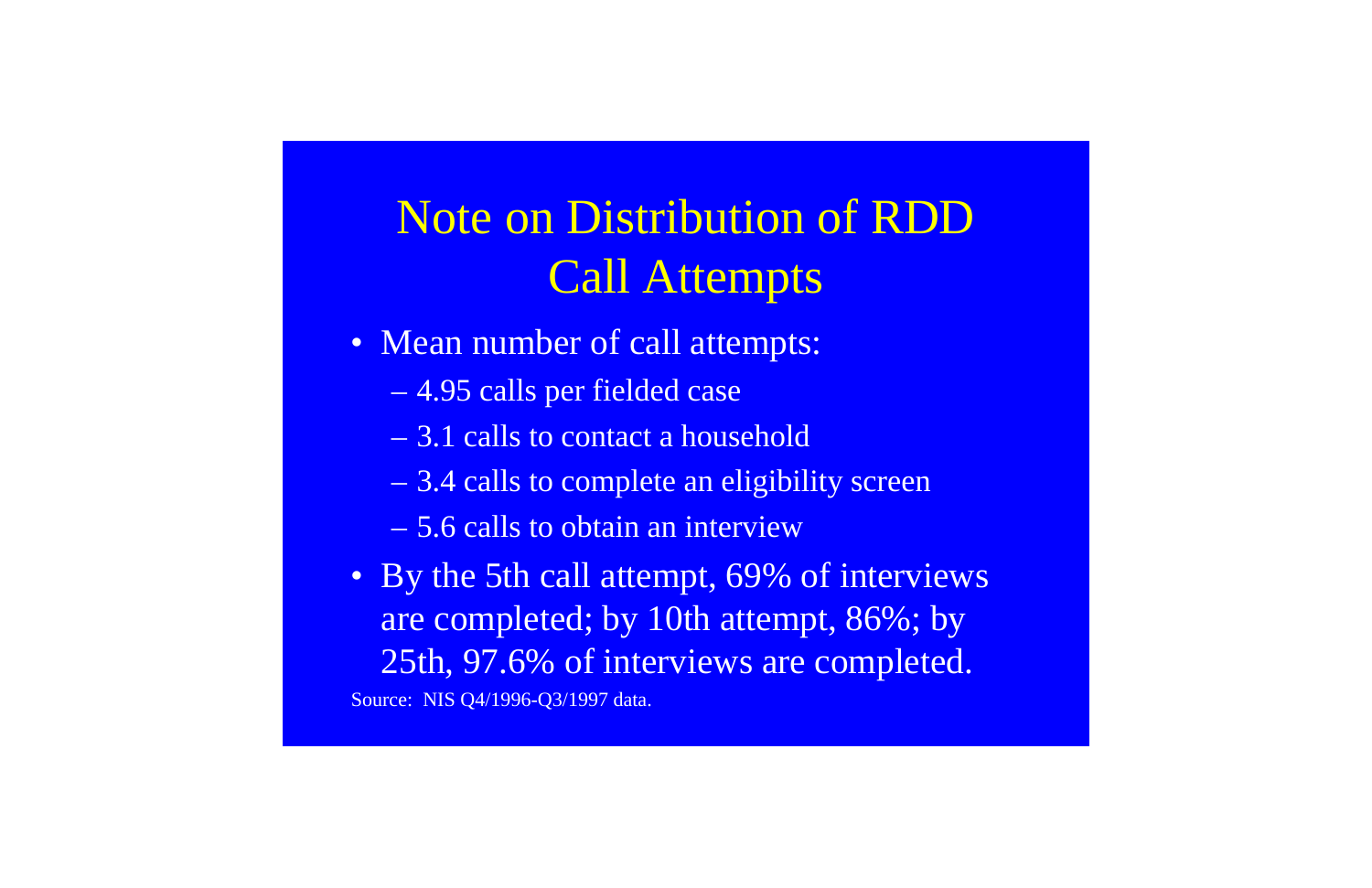# Call Pattern Concepts

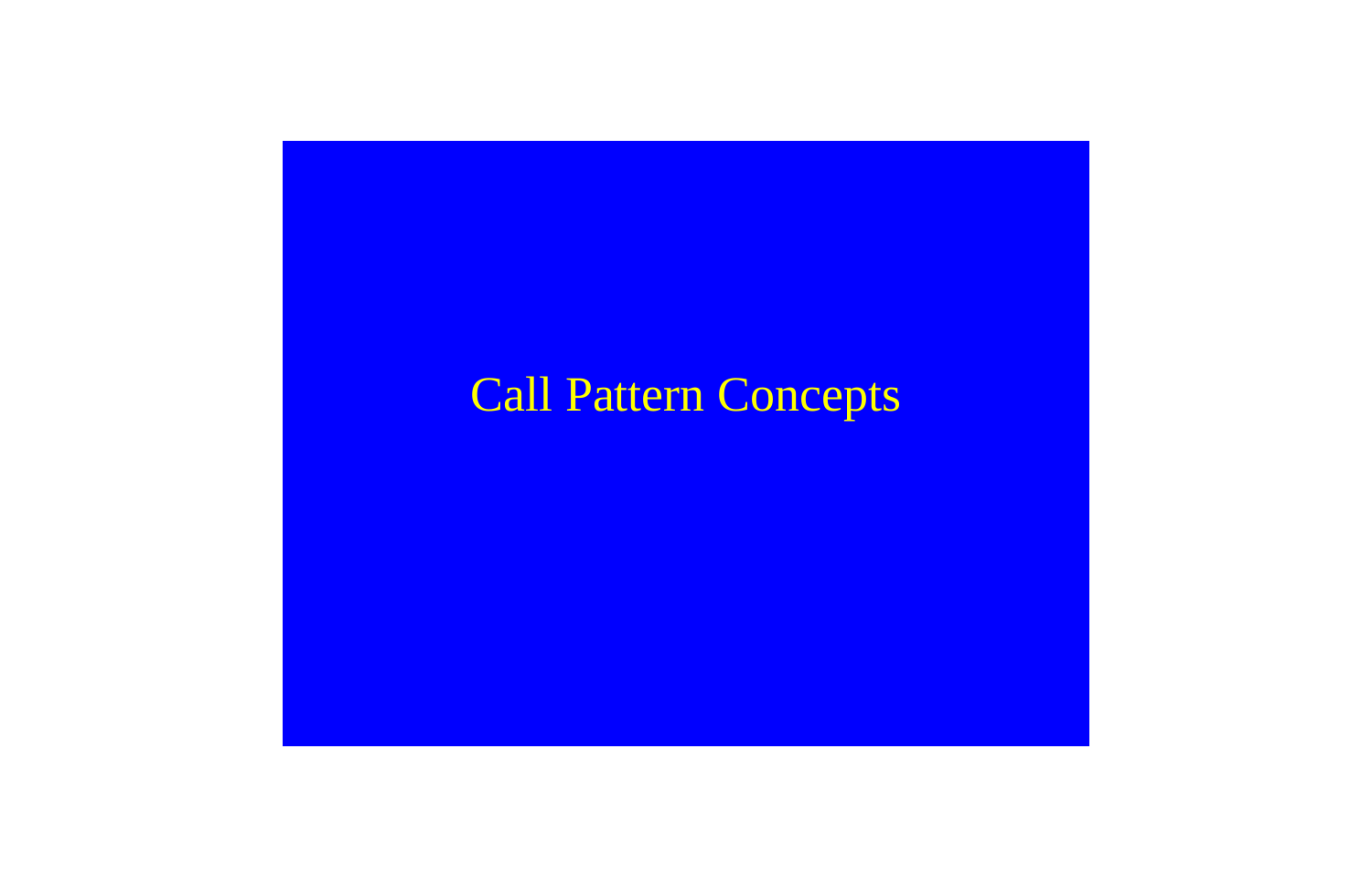## Subject of the Inquiry

- · Call patterning involves scheduling call attempts according to a predetermined sequence (which may be disrupted by the setting of appointments, by refusals, etc.)
	- Example of call patterning: Four of the first five call attempts scheduled for Monday-Thursday evenings; one of the first five for Monday-Thursday afternoons.
- Call patterns may also be conditioned on demographic information at the level of the telephone exchange.

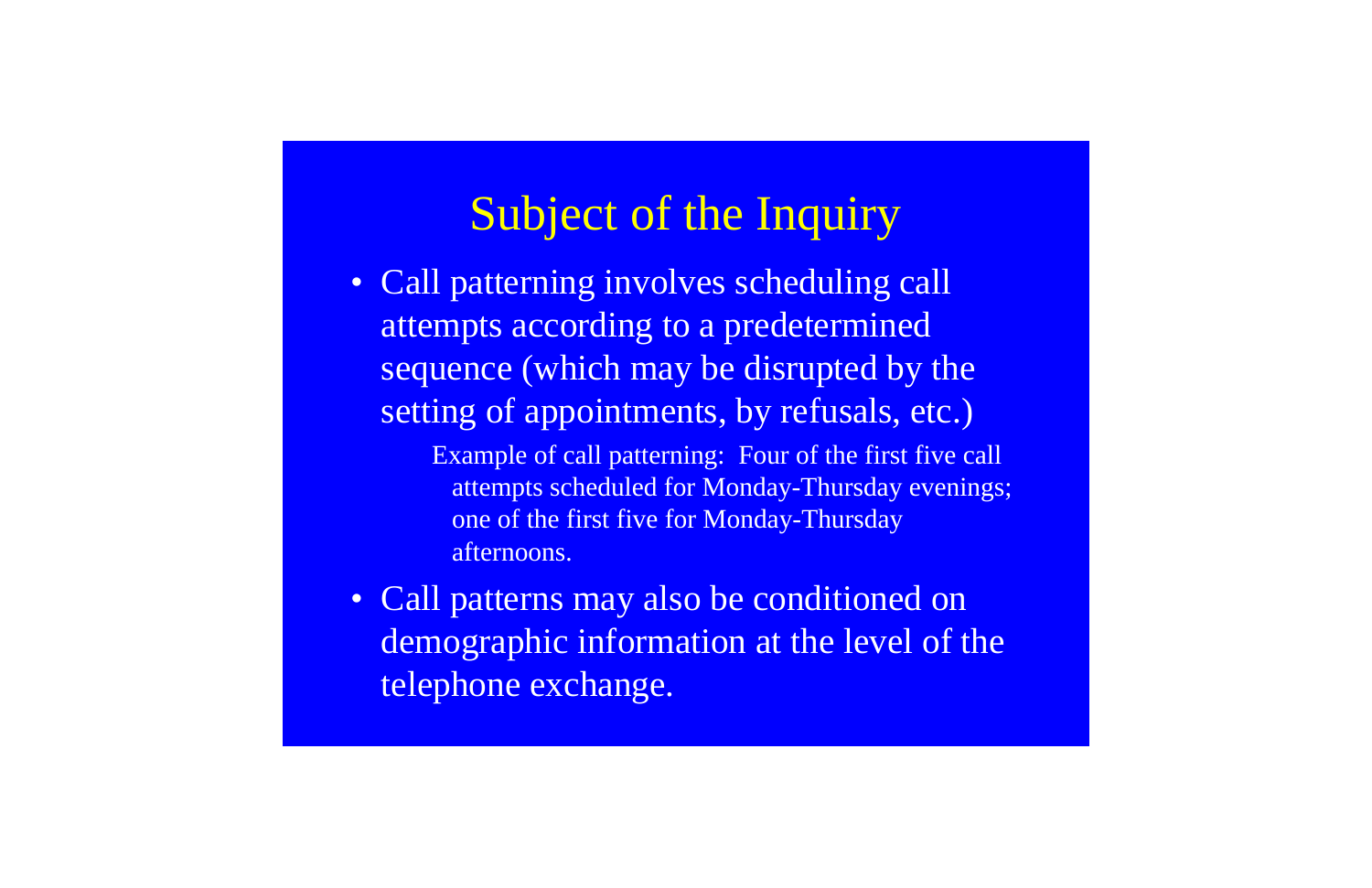## What Is Optimal Call Patterning?

- The definition may depend on what is being optimized. Examples:
	- call attempts – Optimize on household contact rate by Y call
	- attempts – Optimize on overall (CASRO) response rate (e.g., for low-eligibility-rate studies) by Y call

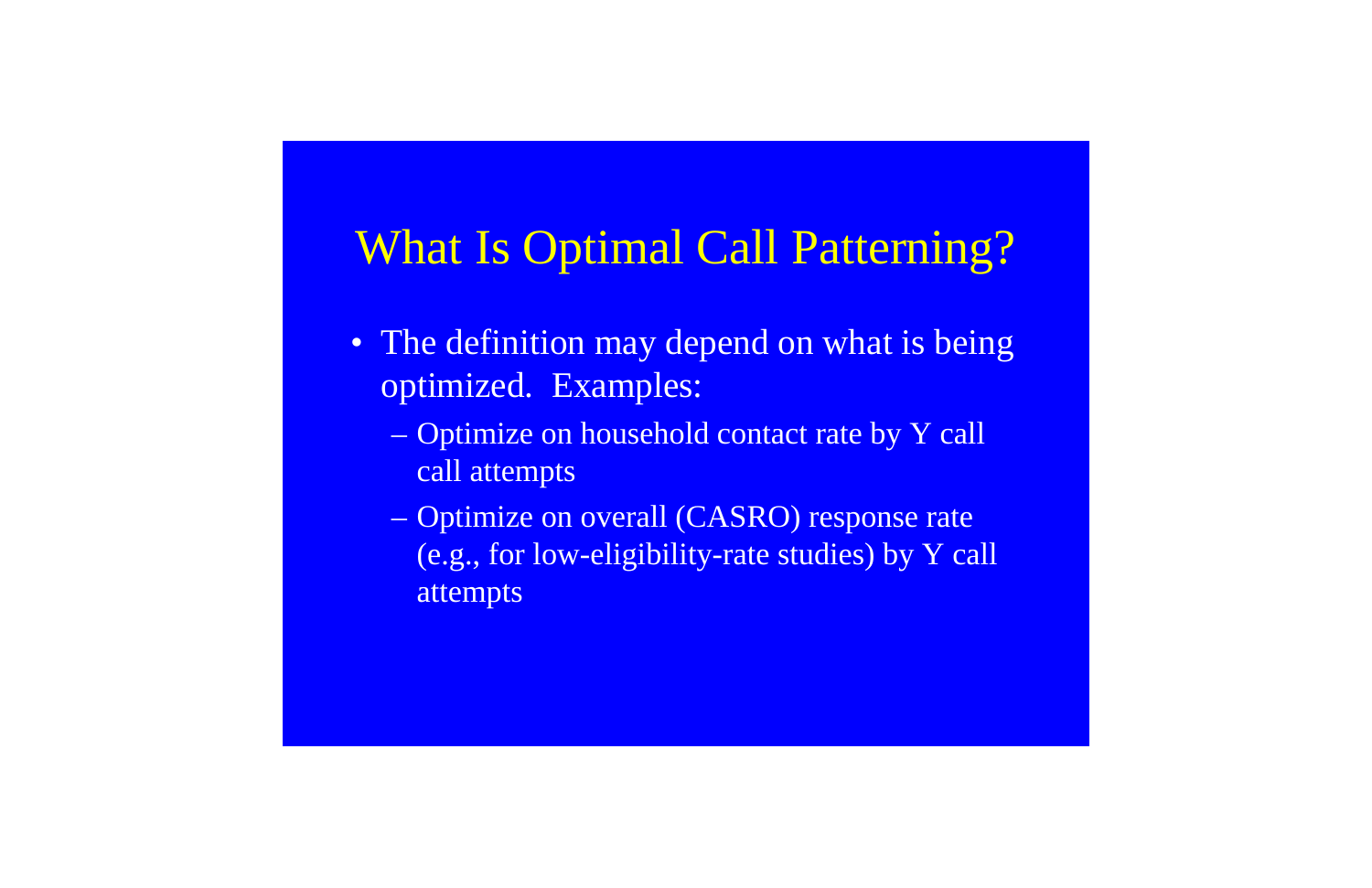# Definition of Optimal Call Pattern

A call pattern that results in the highest response rate against the number of call attempts, given resource constraints and response-rate goals.

Other things being constant, it's optimal to use call patterns that result in the best response rates and the lowest costs.

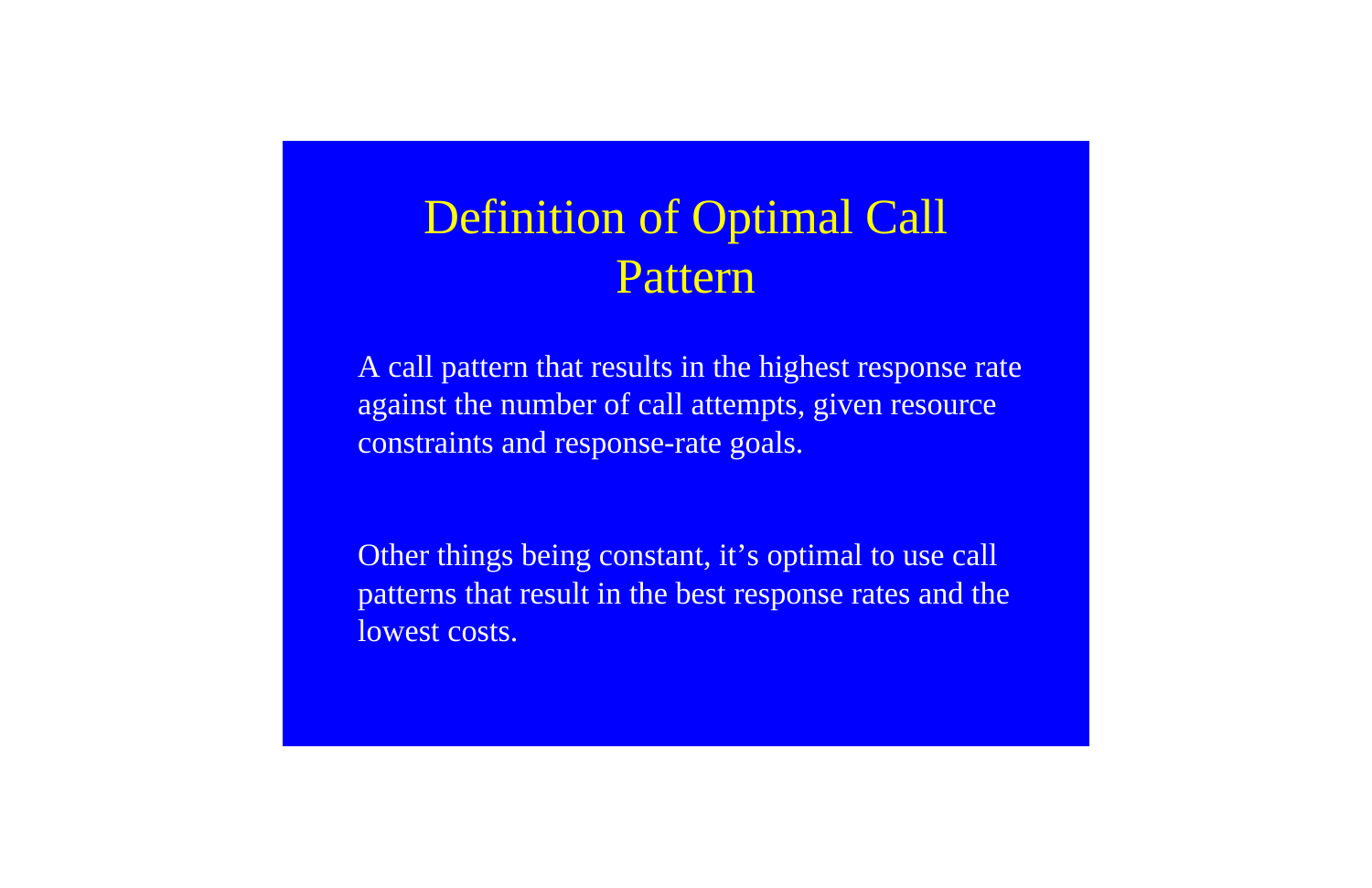## Approach to Optimization

#### Examination of:

- First-dial household contact and response rates
- rate – Three-dial call patterns maximizing resolution
- contact rate – Three-dial call patterns maximizing household
- median household income of the telephone exchange – First-dial rates by Metropolitan status and

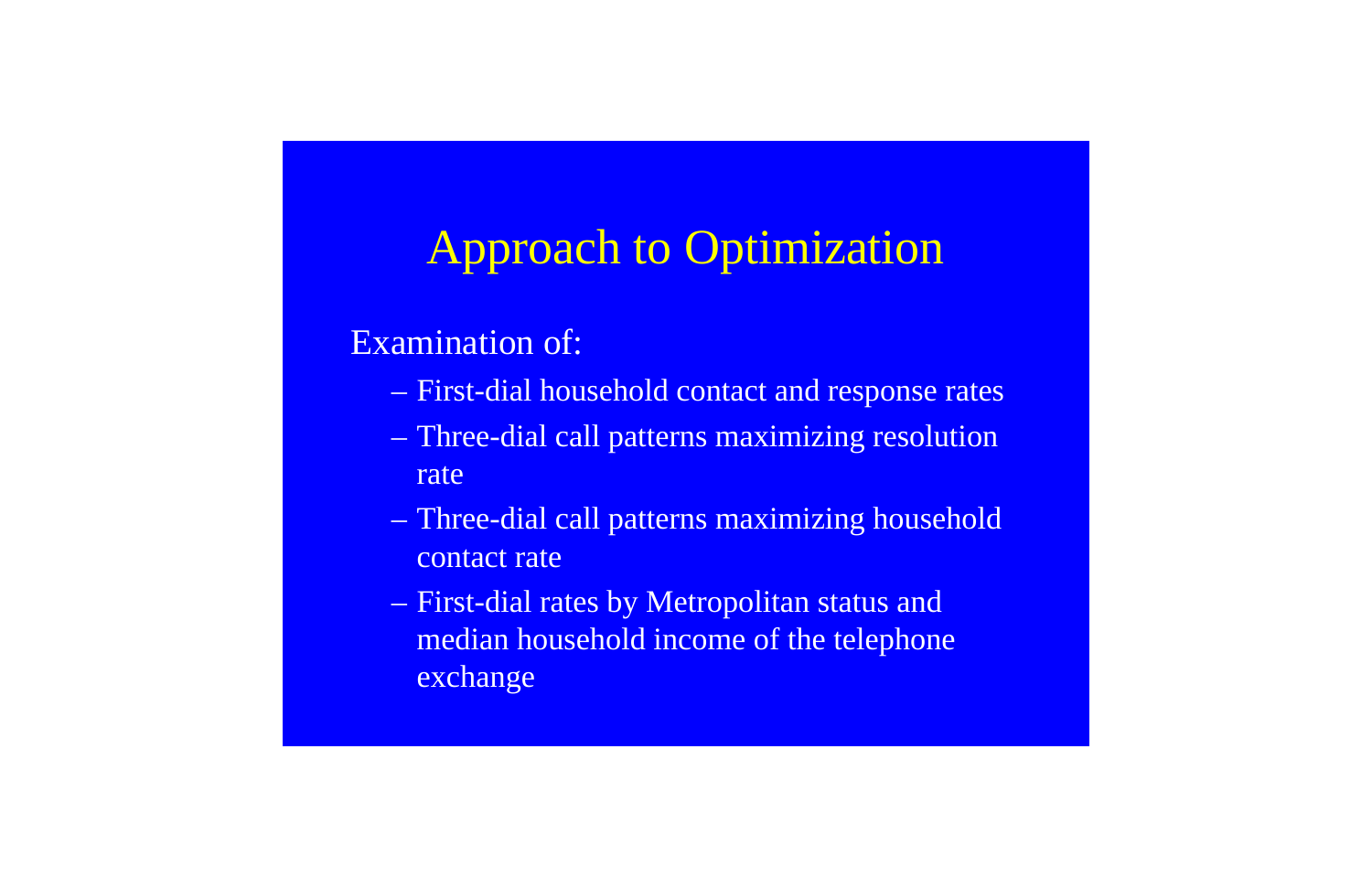# Previous Research on Optimal Call Patterns

- Massey (1996): His research on NIS call patterns led to present NIS CATI scheduler and observed call patterns in data
- Kulka and Weeks (1988): 190K RDD sampled phone numbers, conditional probability approach, weekday evenings had best contact rates on first call and second call attempts, except when first call is also made during weekday evenings

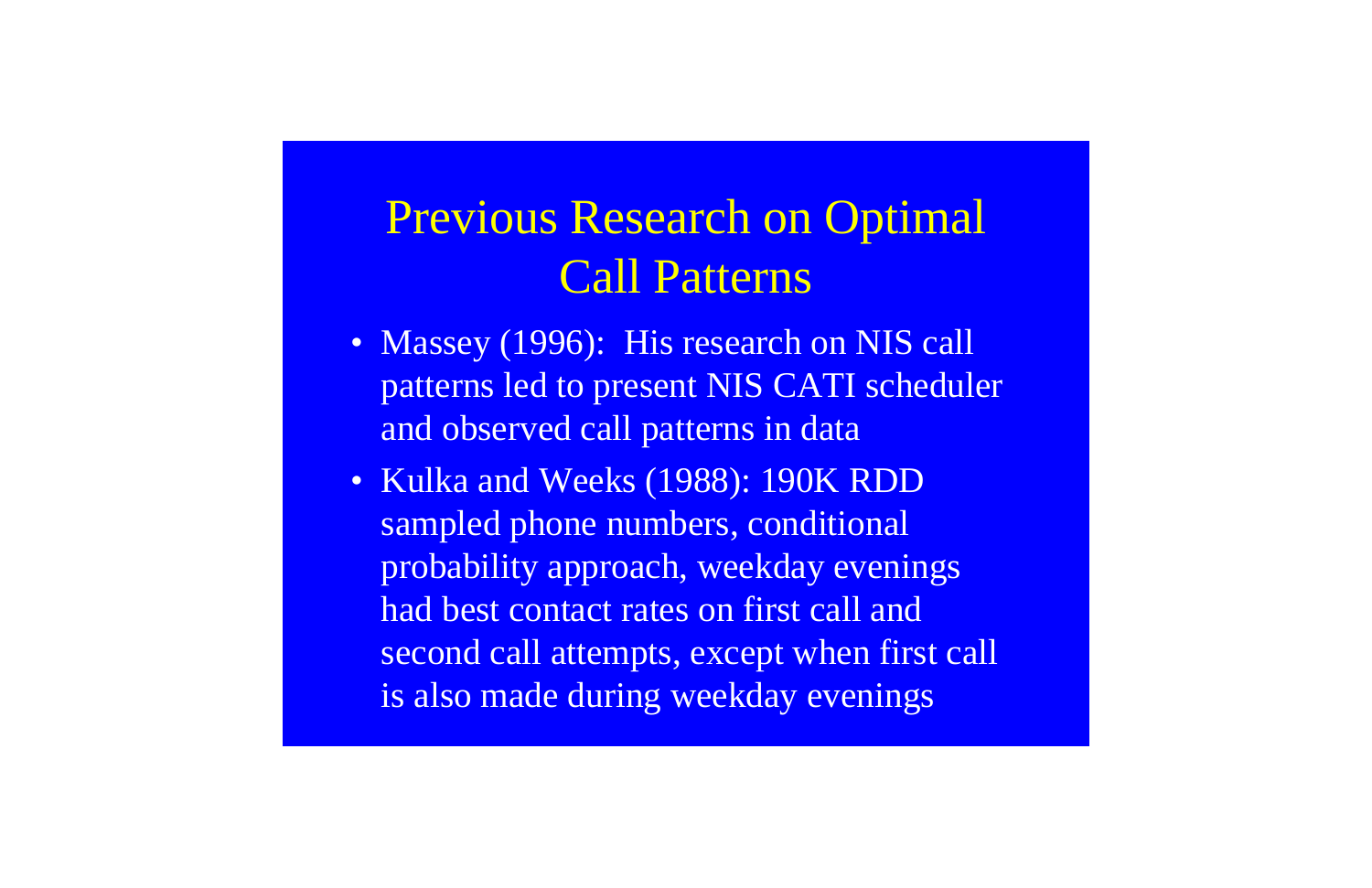# and Contact Rates Definitions: First-Dial Resolution

#### • Resolution Rate =

Number of Cases Resolved As Households by Speaking with Adult HH member Number of Cases Fielded



Number of Cases Fielded Number of Cases Resolved as Households, Business or Non-working

#### • Household Contact Rate =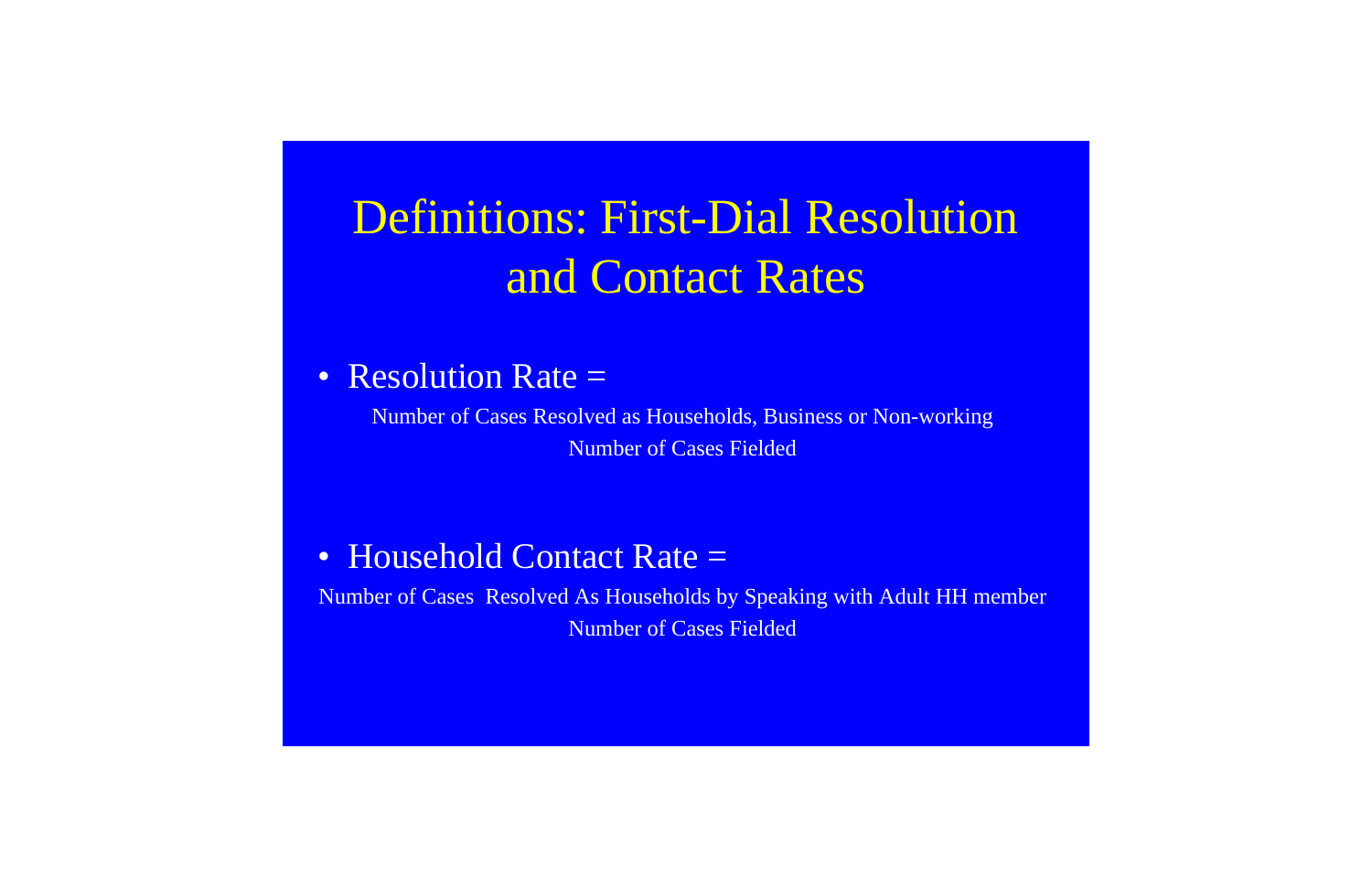#### Number of Cases resolved=

- actual number resolved at Call 1
- · plus projected number resolved at Call 2 (product of resolution rate at call 2 and number of unresolved cases after call 1)

#### Three-Dial Resolution Rate Calculation

Call 1 at Day/Time A Call 2 at Day/Time B (of those numbers not resolved at call 1, called here) Call 3 at Day/Time C (of those numbers not resolved at call 2, called here)

· plus projected number resolved at Call 3 (product of resolution rate at call 3 and number of unresolved cases after call 2)

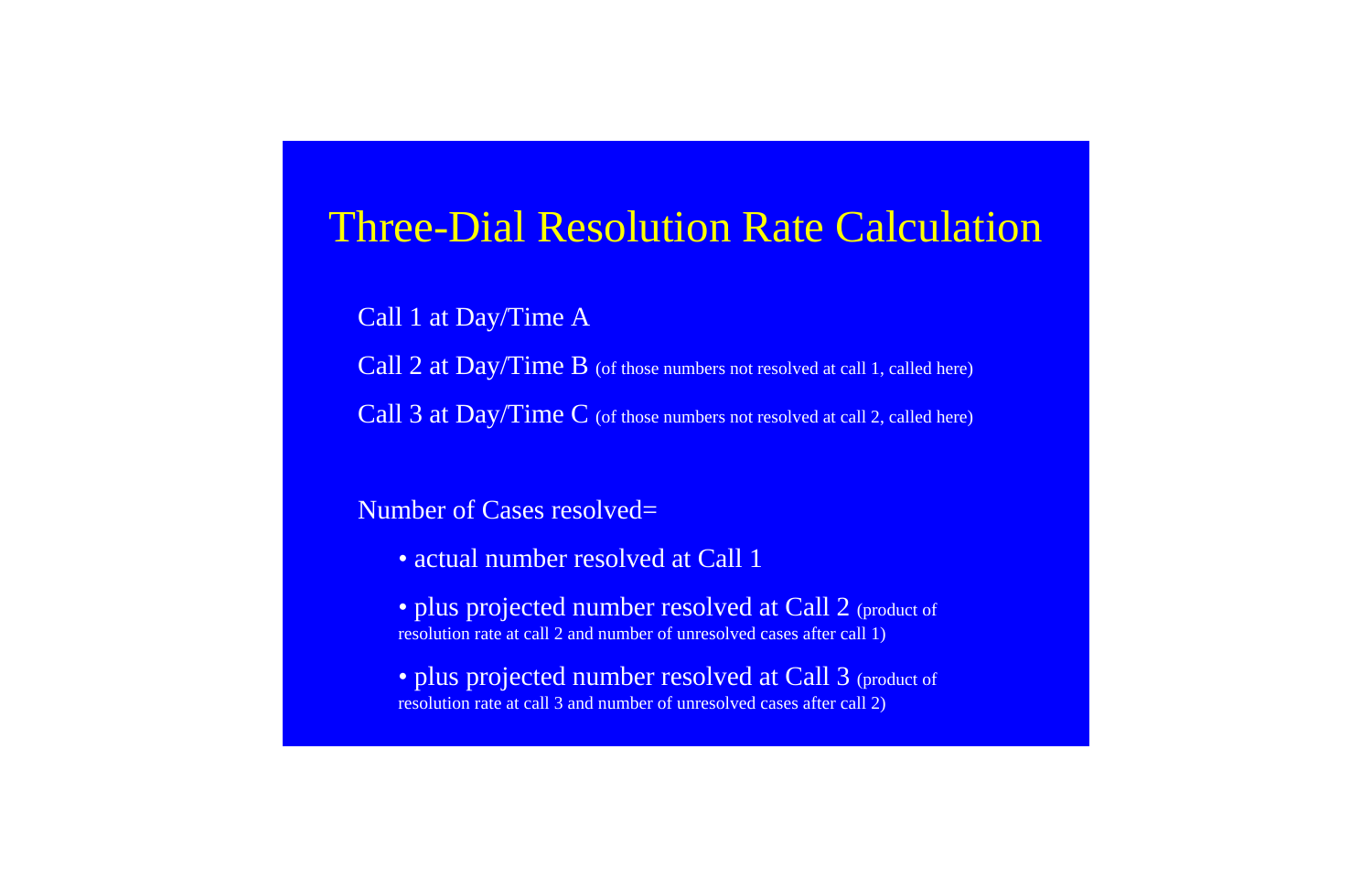# Recent NIS Research on Optimal Call Patterns

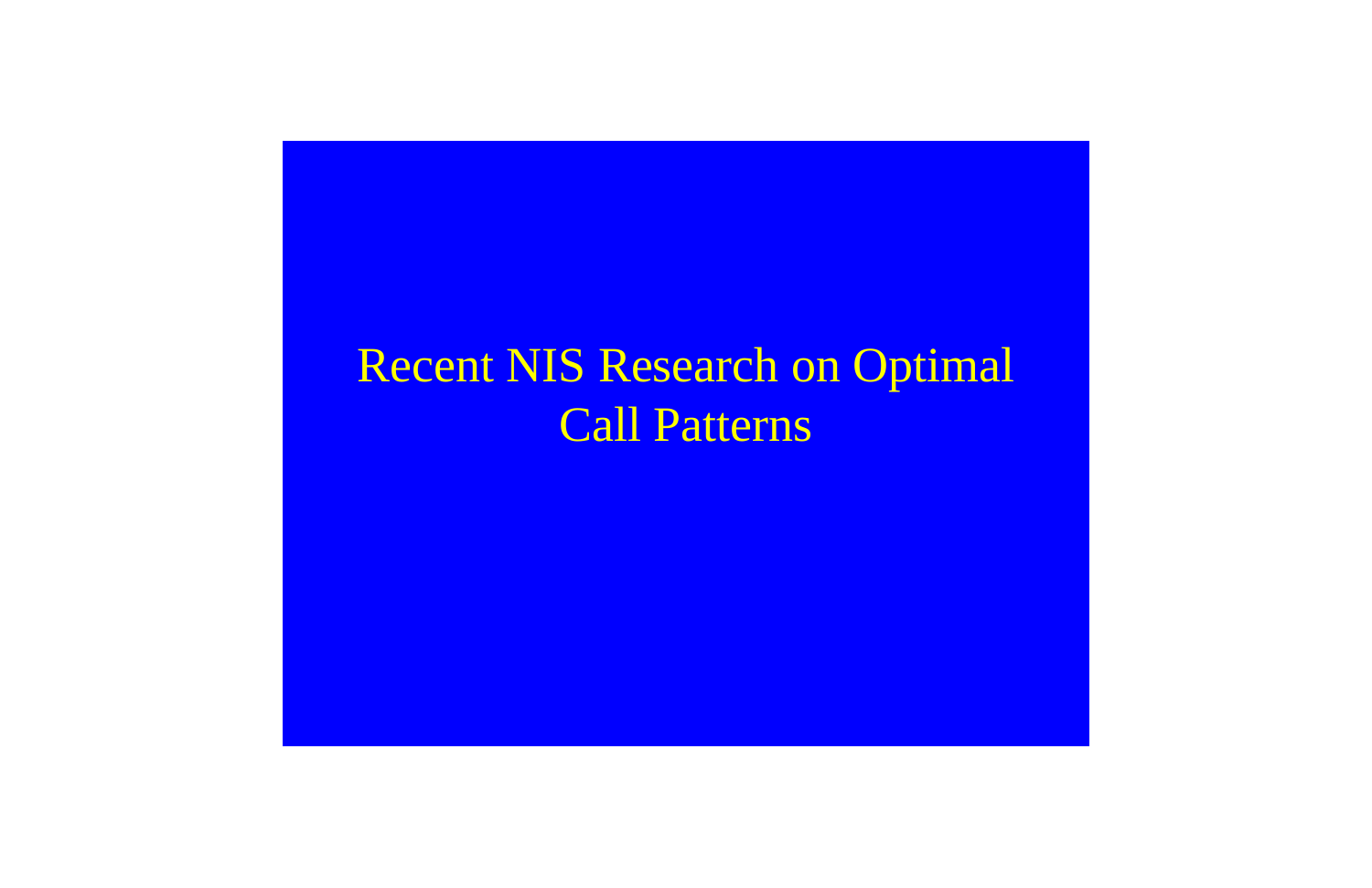#### Data Sources

- Electronic record of calls (for all call attempts) for Q4/1996-Q3/1997 NIS
- Updated 1990 Census data mapped to the telephone exchange of sampled telephone numbers

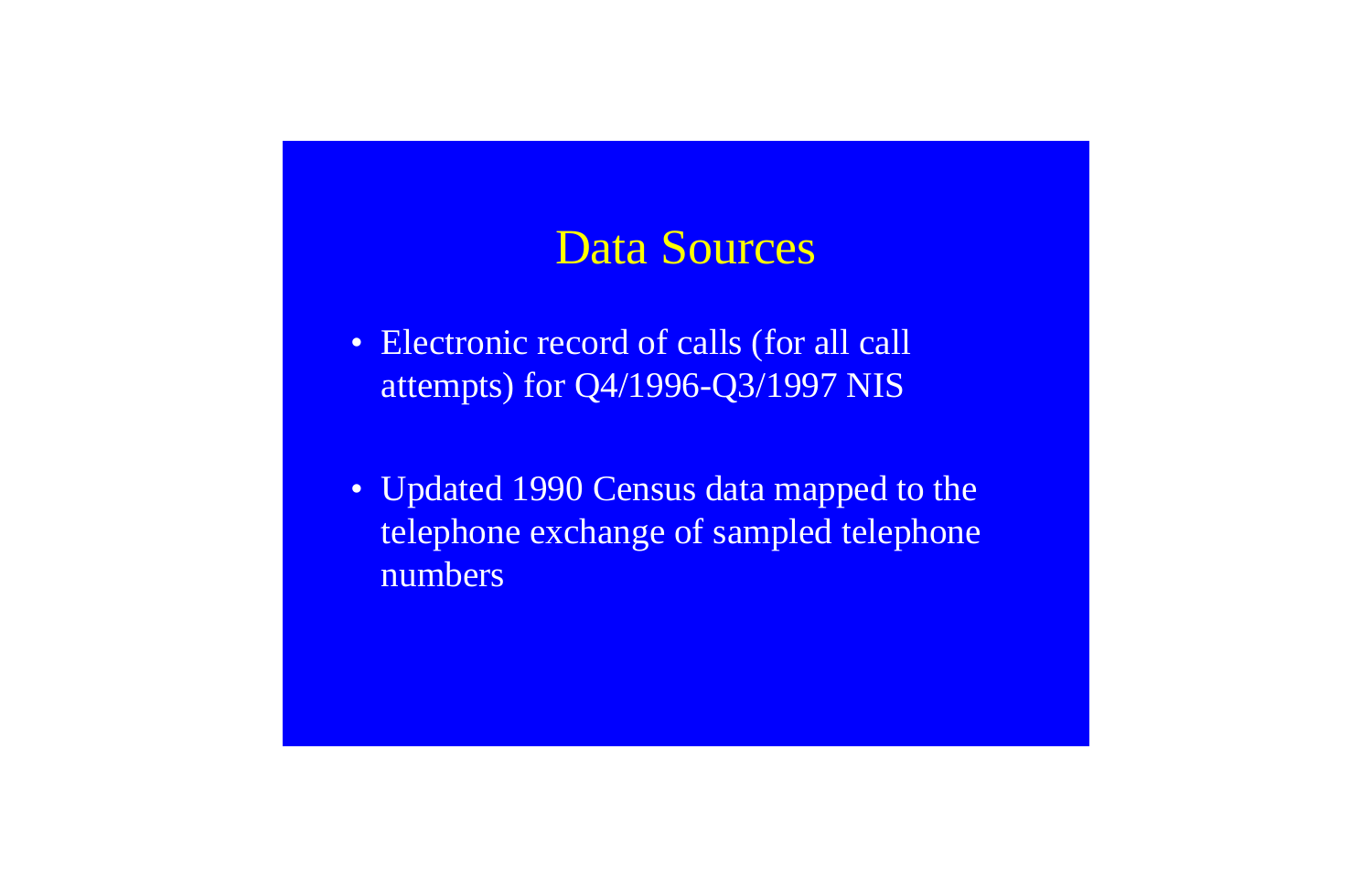## Sample Sizes for the Analyses

- 1.7 million fielded phone numbers
- 9.5 million call records
- 44,000 sampled telephone exchanges
- 104 3-dial call patterns with at least 1,000 unresolved cases after the third call attempt 16,390) (mean unresolved=2,529; range 1,000-
- 122 3-dial call patterns with at least 1,000 attempt uncontacted cases after the third call

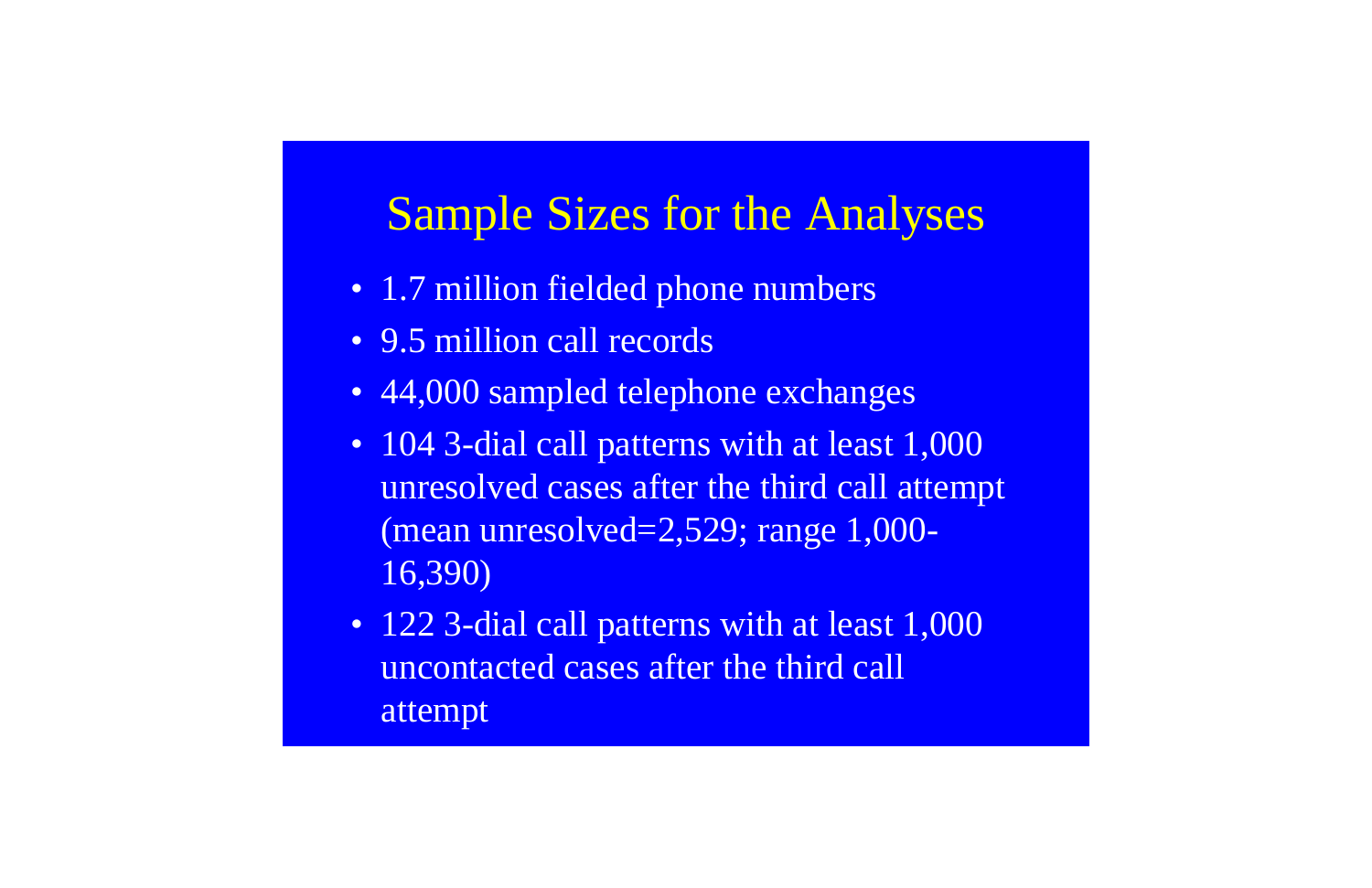# Results on Time and Day First-Dial Attempt Rates

| <b>RESPONDENT</b><br><b>LOCAL TIME</b> | <b>SUN</b> | <b>MON</b> | TUE | <b>WED</b> | <b>THU</b> | <b>FRI</b> | <b>SAT</b> |
|----------------------------------------|------------|------------|-----|------------|------------|------------|------------|
| 9AM-NOON                               |            |            |     |            |            |            |            |
| NOON-4PM                               |            |            |     |            |            |            |            |
| 4PM-6PM                                |            |            |     |            |            |            |            |
| <b>6PM-9PM</b>                         |            |            |     |            |            |            |            |

Excluded because of small sample size are 9am-12 noon, Friday noon-6pm, and Sunday 4pm-6pm. Dialing occurred 9am-9pm respondent local time, seven days a week (except for major holidays).

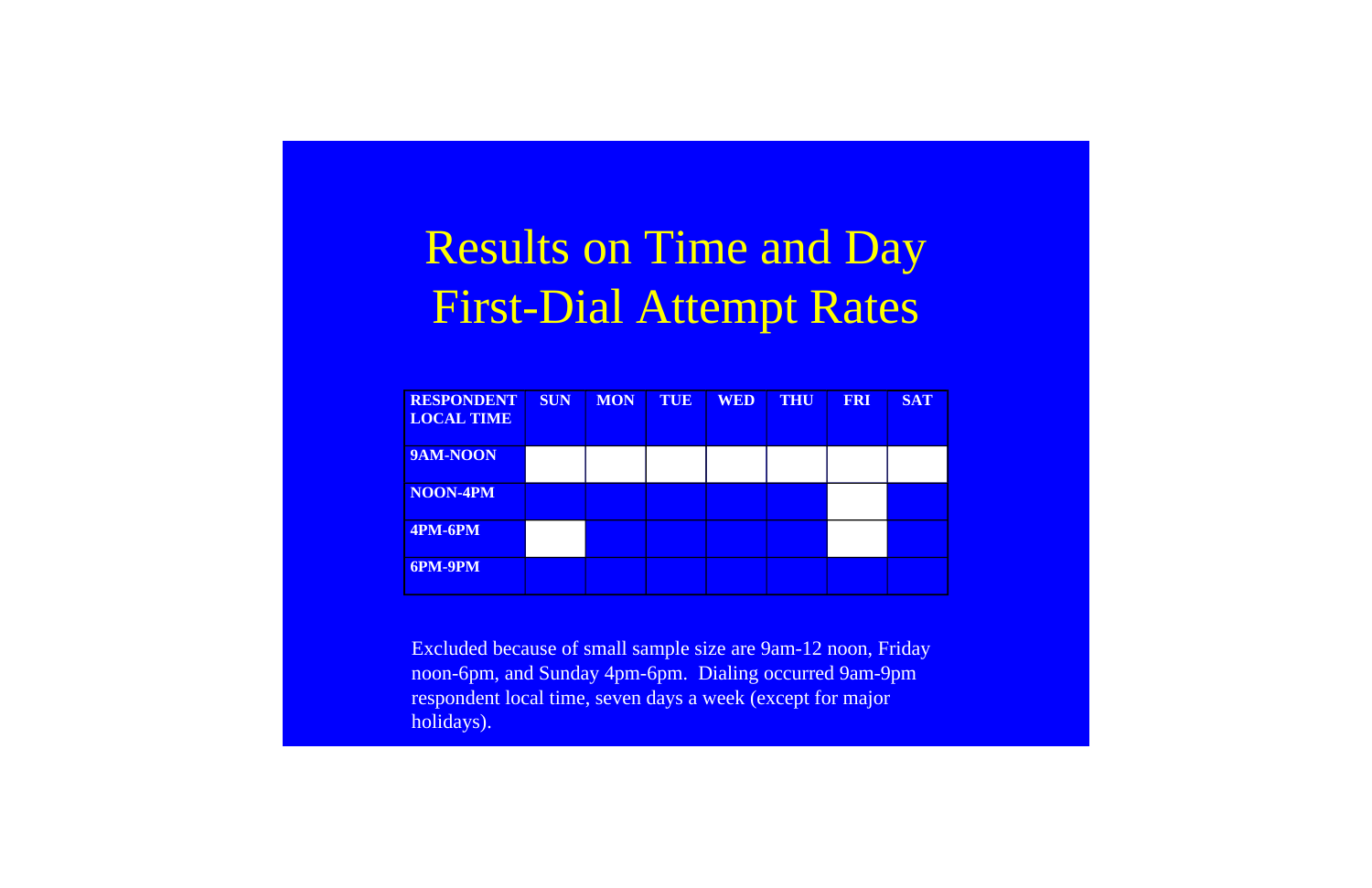Note: The results are based on 18 time/day cells. Excluded because of small sample size are 9am-12 noon, Friday noon-6pm, and Sunday 4pm-6pm.



## Contact, and CASRO Response First-Dial Rates for Resolution, HH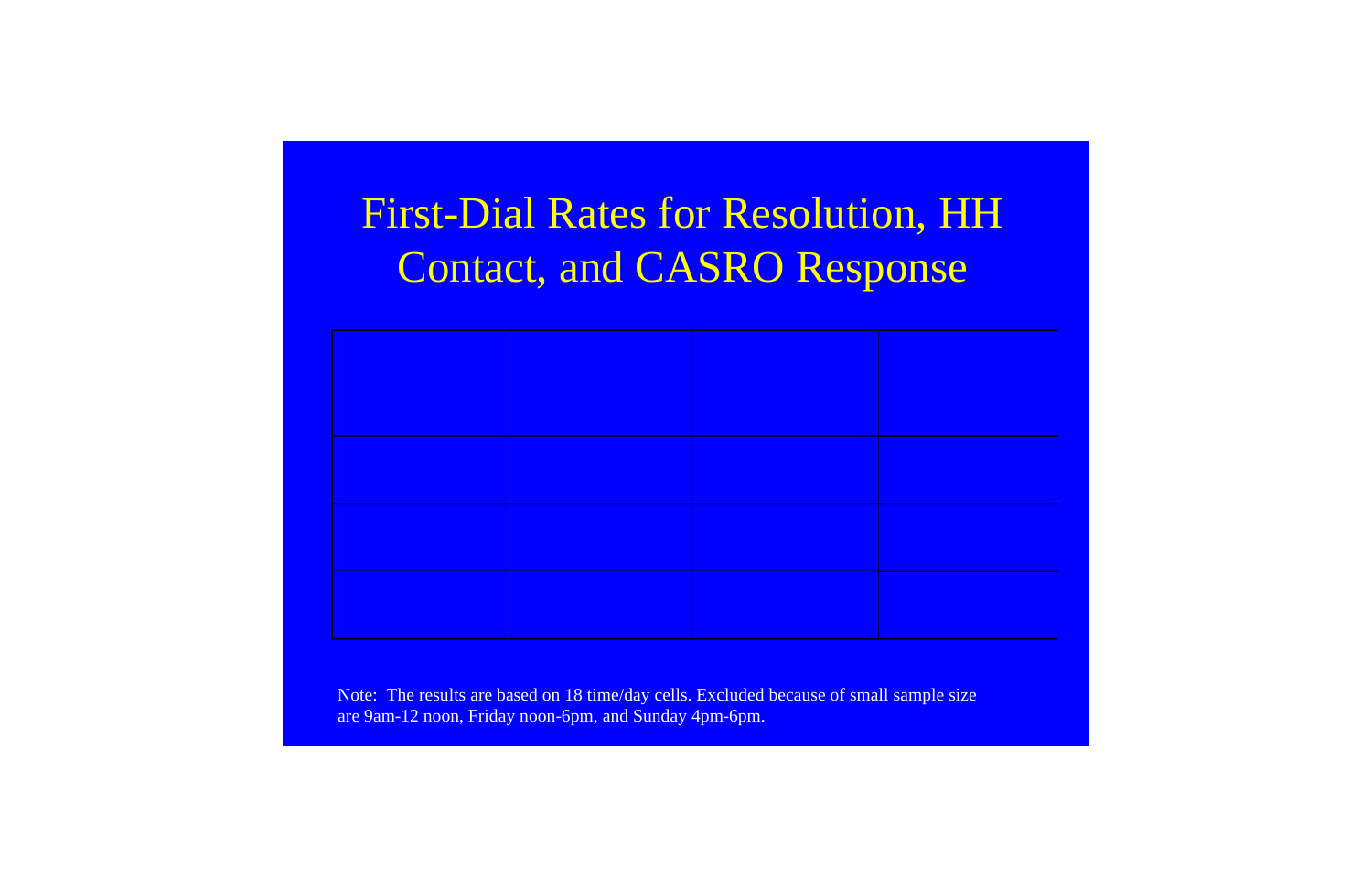# First-Dial HH Contact Rate



HH Contact Rate = Percent of sample where adult household member is contacted (no answering machines)

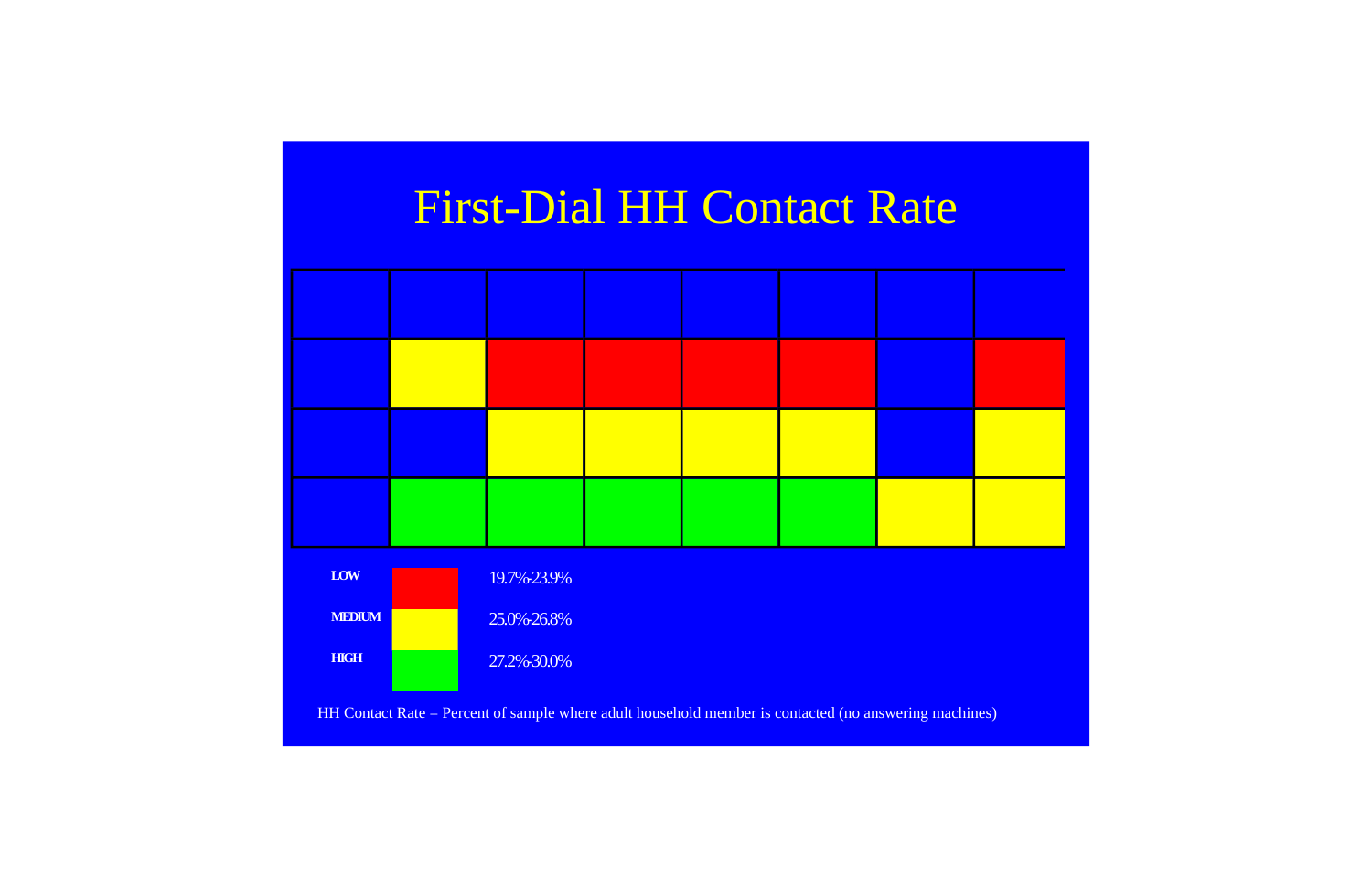

#### First-Dial CASRO Response Rate

CASRO Response Rate = resolution rate x screener completion rate x interview completion rate

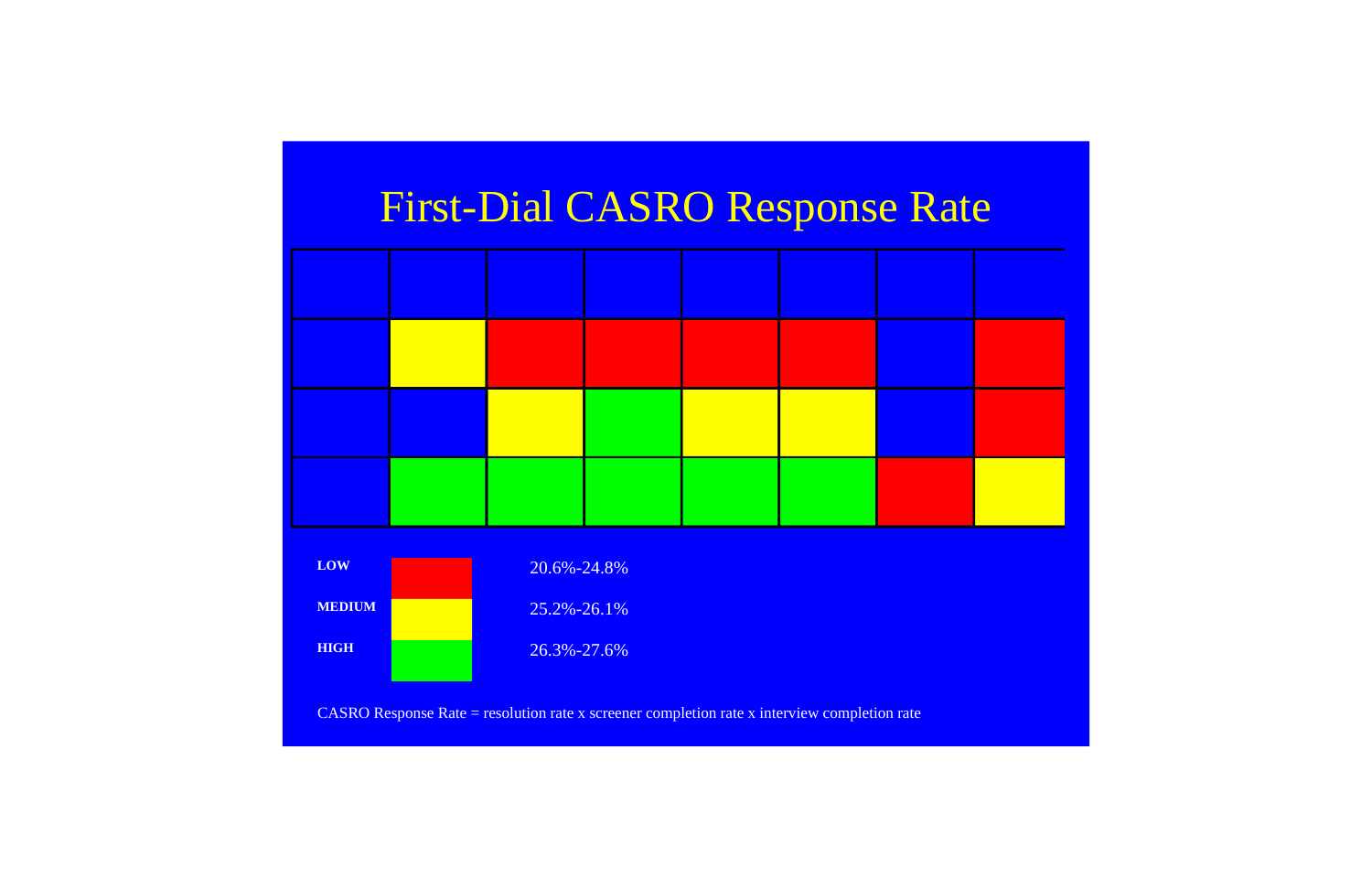A Call Pattern That Is Good for HH Contact May Not be Good for the Response Rate (and Vice Versa)

- Tuesday late afternoon
- Friday night
- Saturday afternoon

(See next slide for contrast)

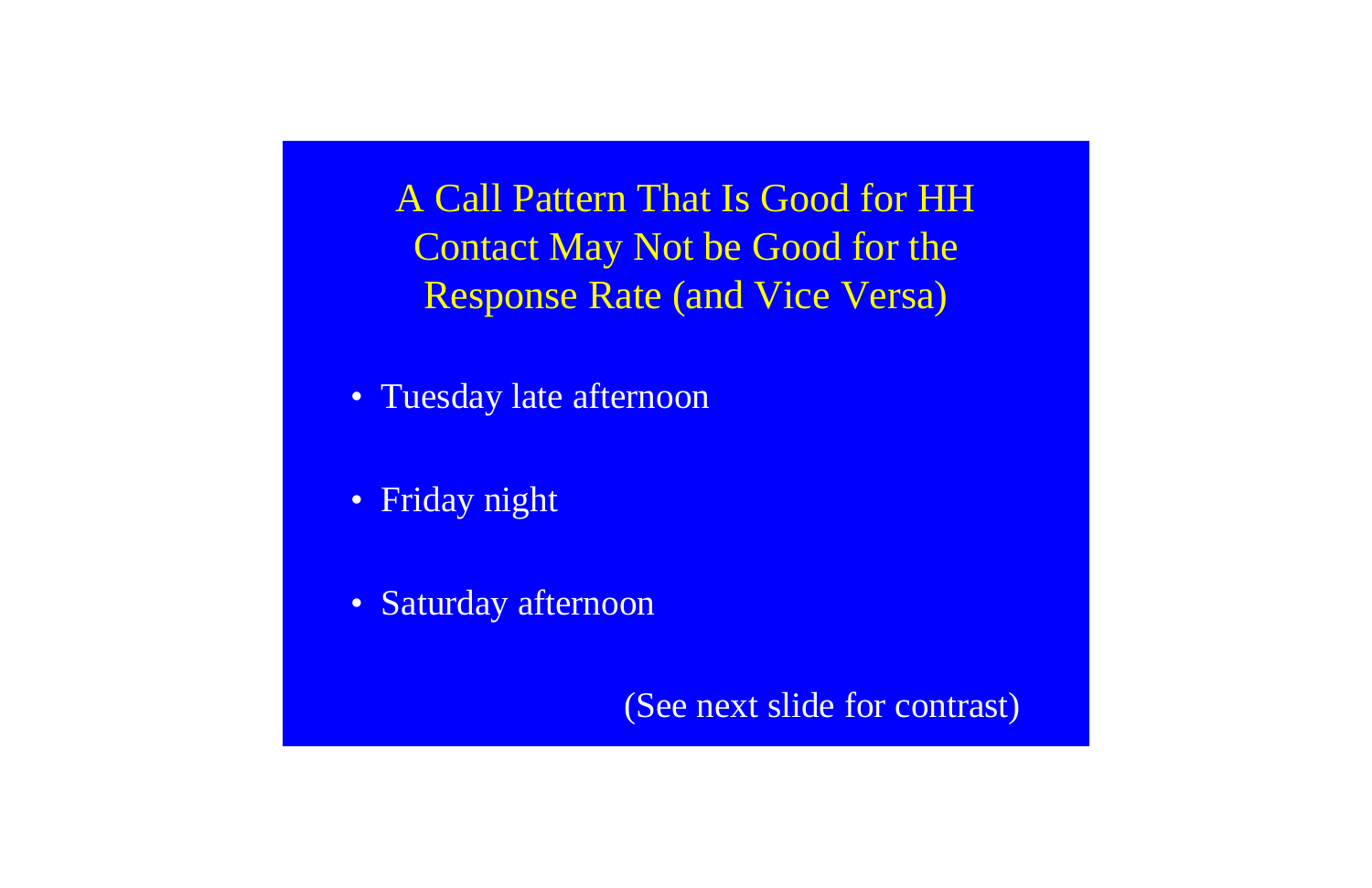| <b>First-Dial Contact and CASRO</b><br>Differences |                                                    |                                              |  |  |
|----------------------------------------------------|----------------------------------------------------|----------------------------------------------|--|--|
|                                                    | <b>HH Contact</b><br>Rate $(\% )$<br>$Mean = 25.0$ | <b>CASRO Rate</b><br>$($ %)<br>$Mean = 25.1$ |  |  |
| Tuesday 4-6pm                                      | $25.1$ (rank $11$ )                                | 26.5 (rank 5)                                |  |  |
| Friday 6-9pm                                       | 26.8 (rank 8)                                      | 24.3 (rank 13)                               |  |  |
| <b>Saturday</b><br>4pm - 6pm                       | 25.4 (rank 9)                                      | $20.6$ (rank 18)                             |  |  |

Note: There are 18 time/day cells. Excluded because of small sample size are 9am-12 noon, Friday noon-6pm, and Sunday 4pm-6pm.

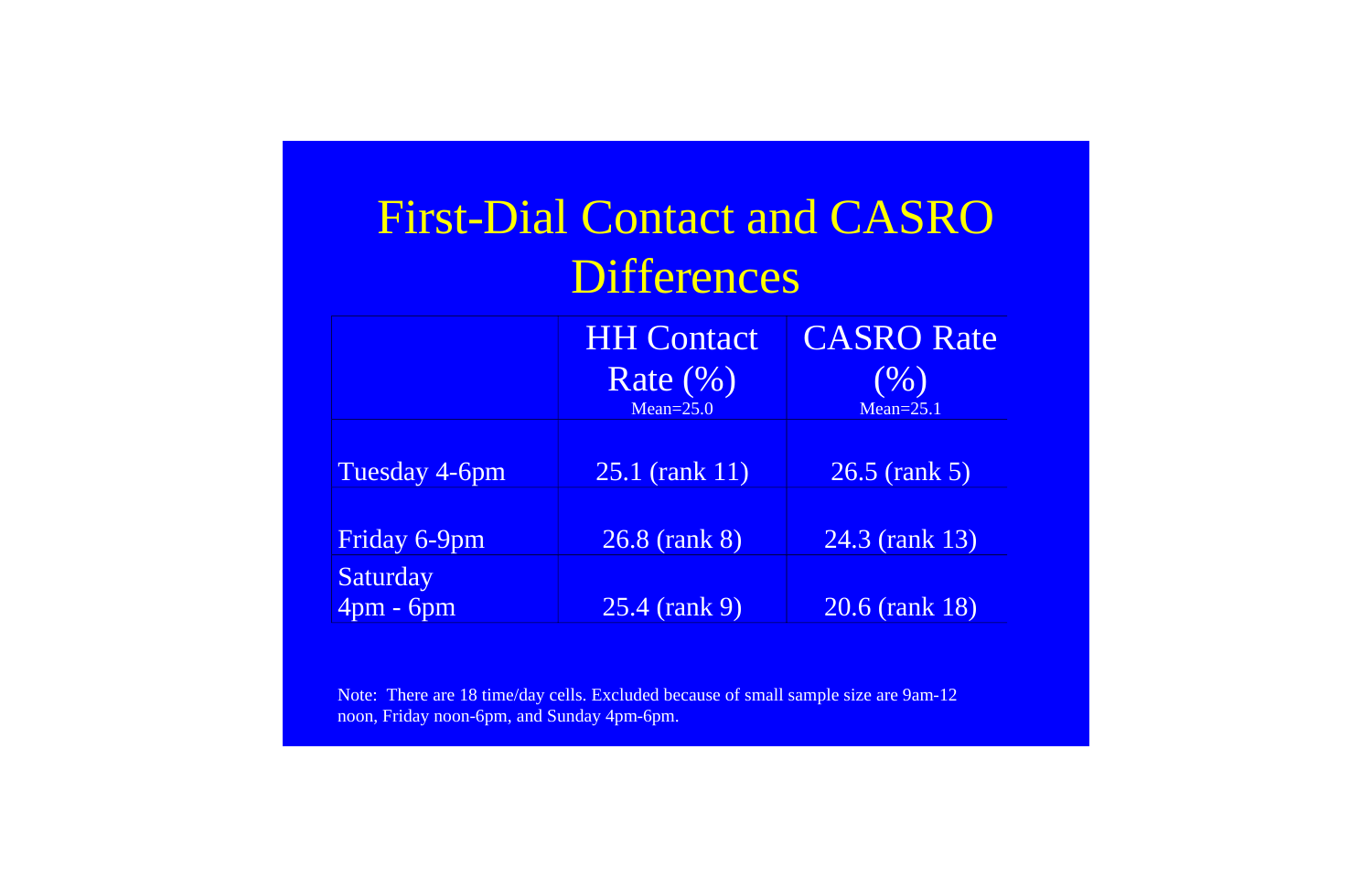# Results on Resolution Rate: 3-Dial Call Patterns

Resolving Cases as Household / Non-Residential / Non-Working





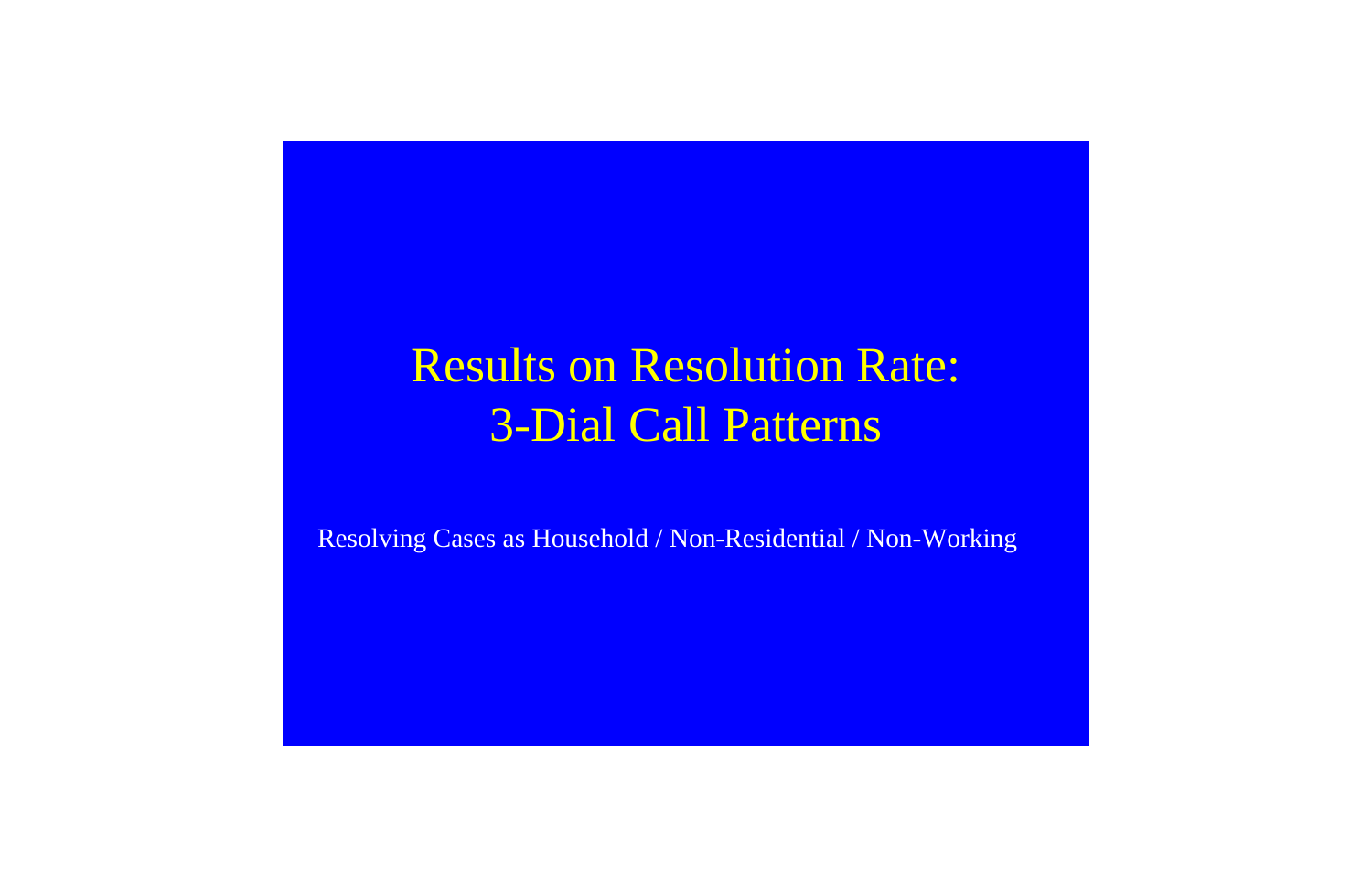<sup>1</sup> Number of dial attempts on unresolved sample for calls 1-3 divided by number of cases at call 1.

| $\bullet$<br>2             |  |
|----------------------------|--|
| IS                         |  |
| Of                         |  |
| $\overline{1}\overline{1}$ |  |

# Resolution Rate and Number of Di Attempts: 104 3-Dial Call Patterns

| Statistic | <b>Resolution Rate</b><br>By 3rd Dial<br>Attempt (%) | <b>Mean Number of</b><br>Dial Attempts in<br>Call Pattern <sup>1</sup> |
|-----------|------------------------------------------------------|------------------------------------------------------------------------|
| Mean      | 66.6                                                 | 1.61                                                                   |
| Std. Dev. | $\overline{2}$                                       | 0.04                                                                   |
| Range     | $62 - 70$                                            | $1.52 - 1.71$                                                          |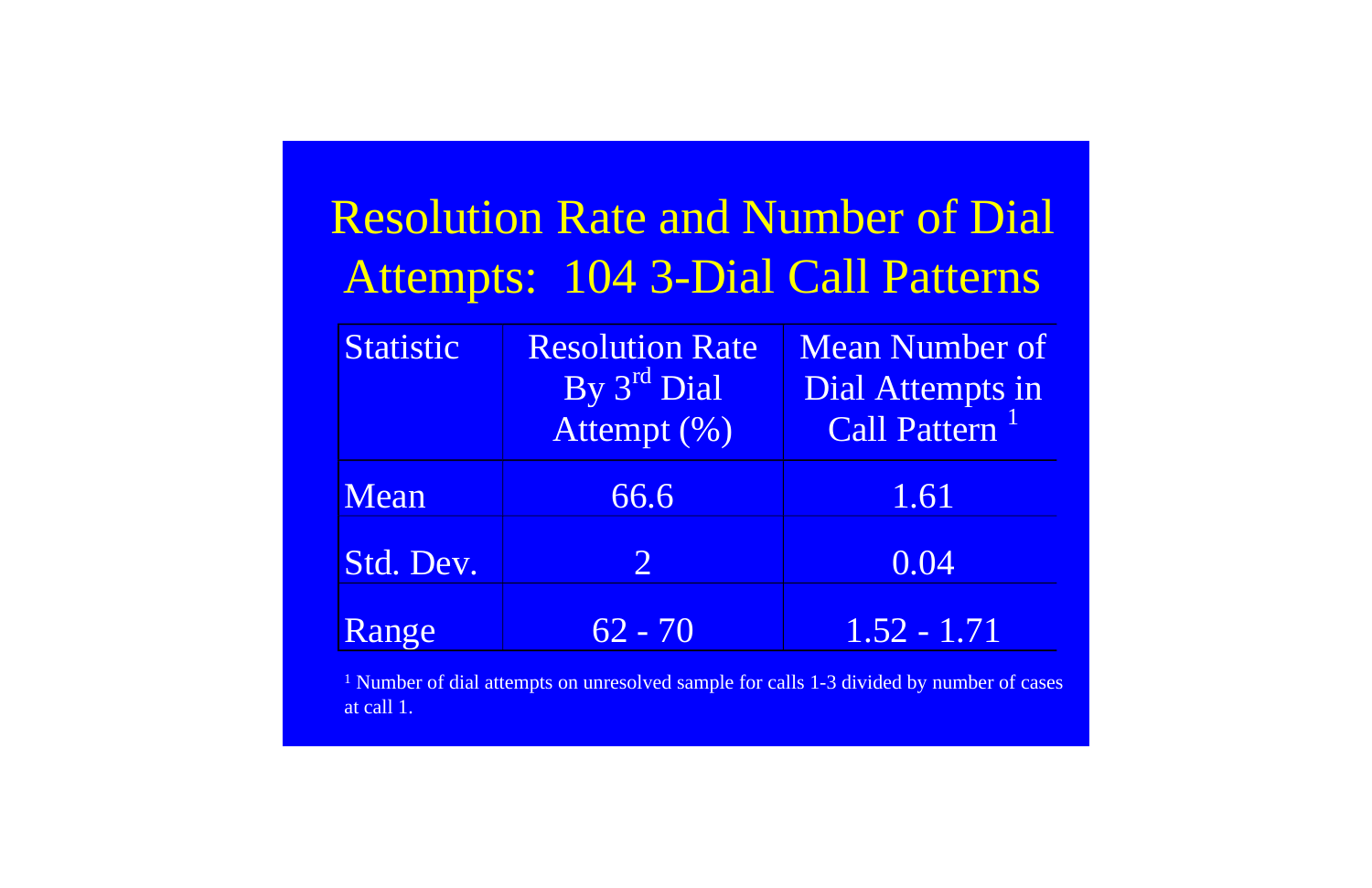Percentile=68.0%

# Call Patterns Resolution Rates of 104 Three-Dial

Median=66.7% St. Dev.=1.7%

Percentile=65.2%

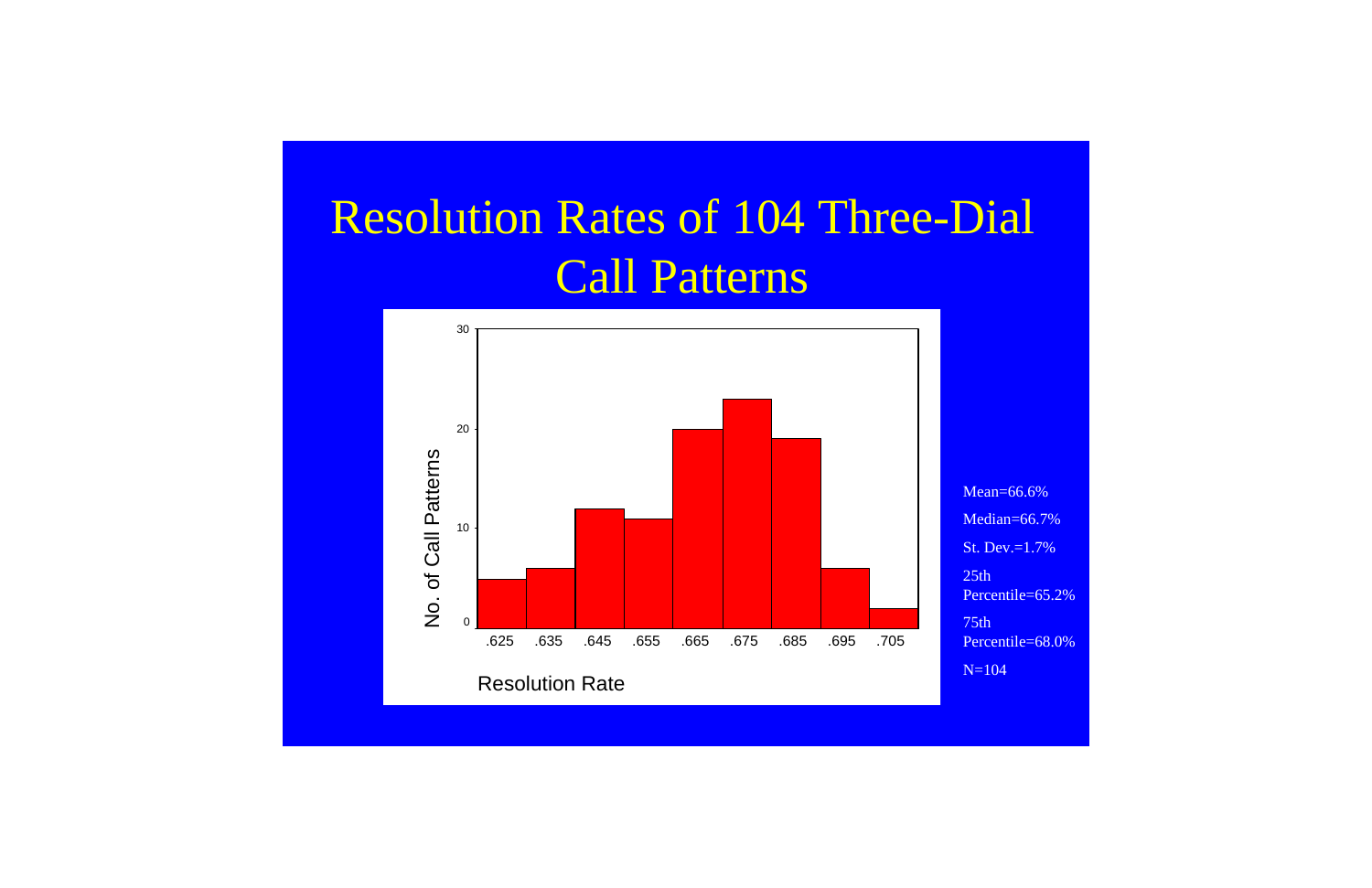

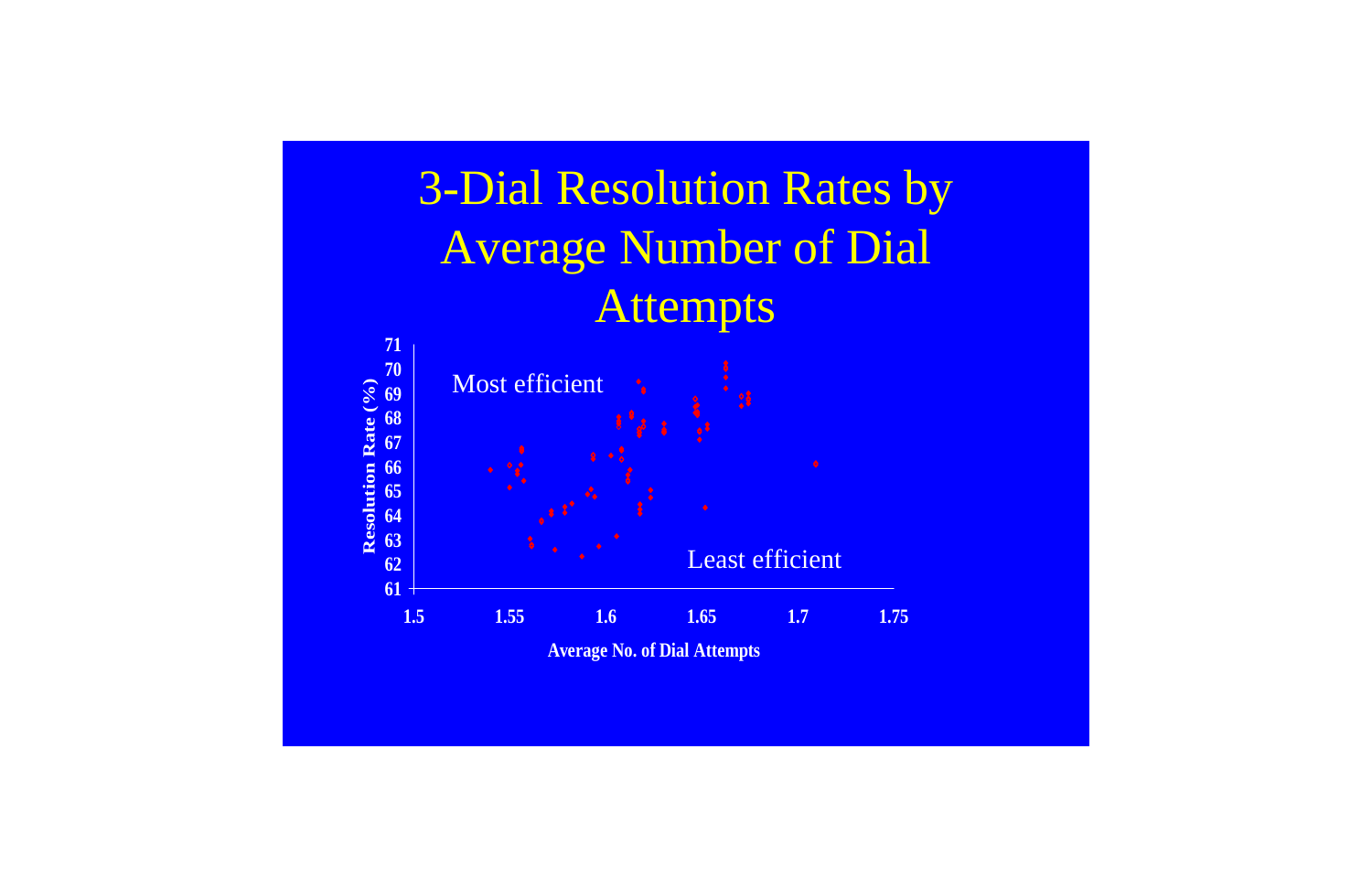## Results on Household Contact Rate

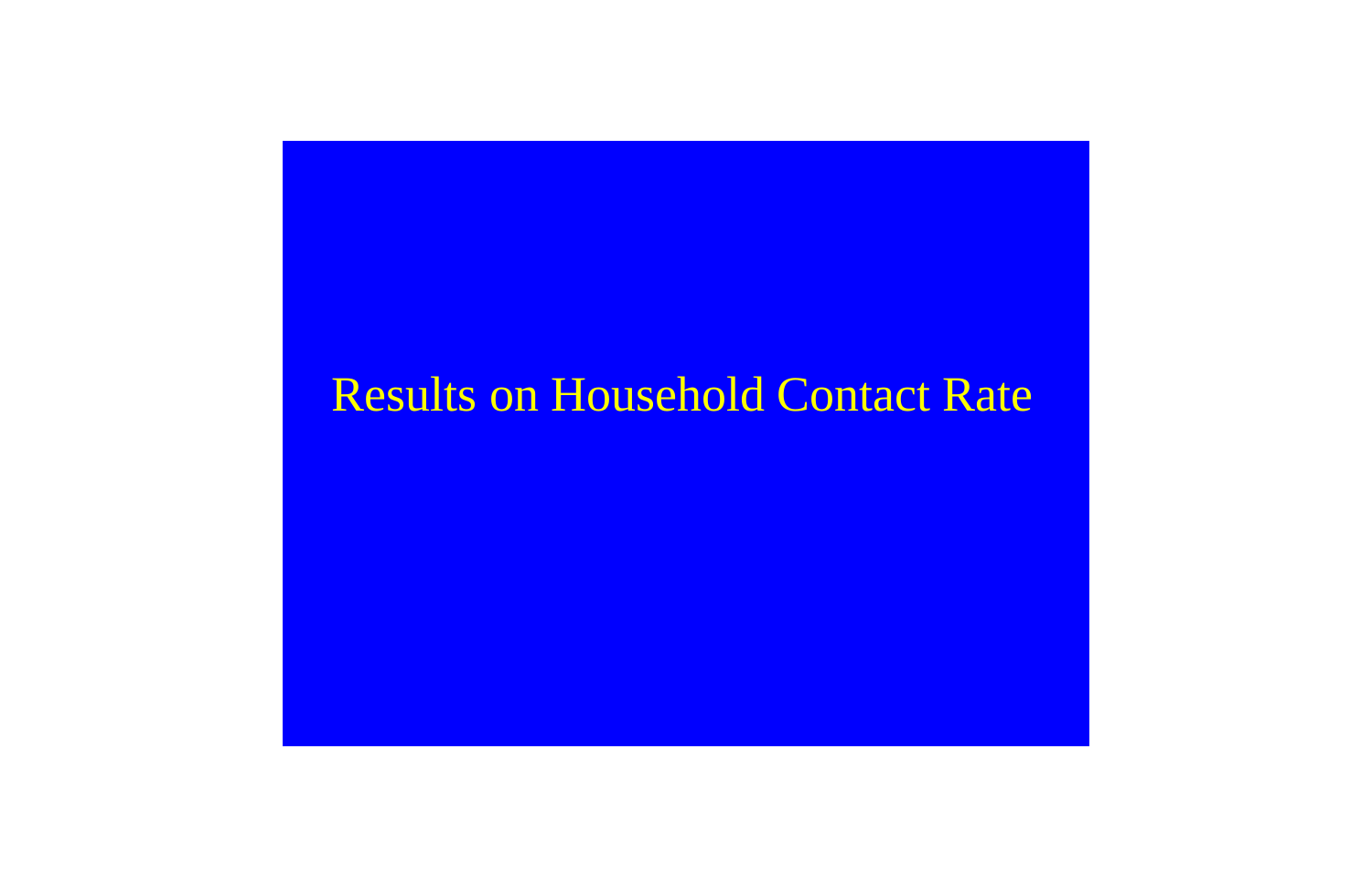<sup>1</sup> Number of dial attempts on uncontacted sample for calls 1-3 divided by number of cases at call 1.



# Household Contact Rates and Number of Dial Attempts: 122 3-Dial Call Patterns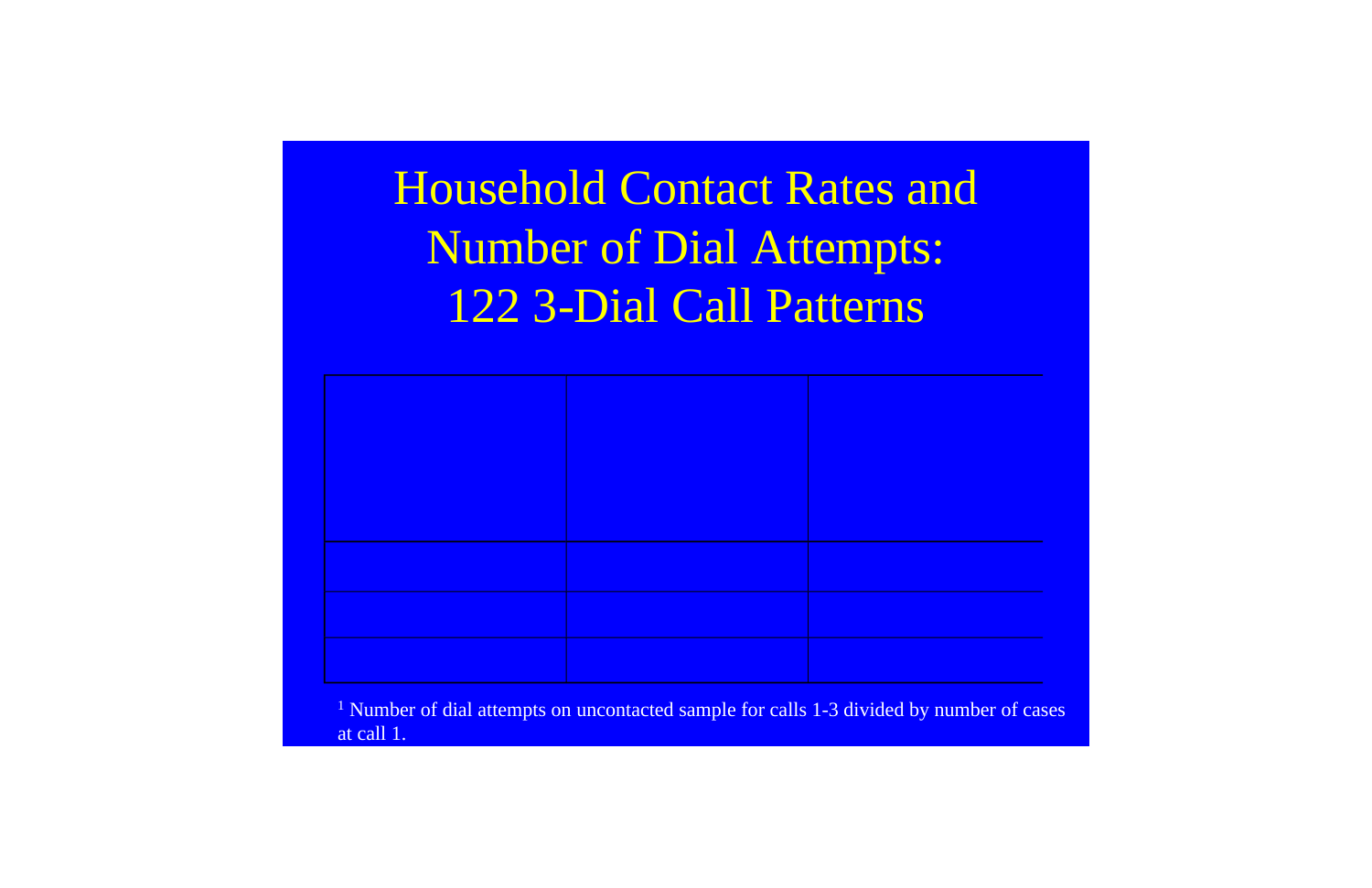# Top 5 3-Dial Call Patterns: Ranked by **HH Contact Yield**

<sup>1</sup>Yield is 100 times the household contact rate by the third call attempt divided by the mean number of call attempts made to uncontacted sample on call attempts 1-3.

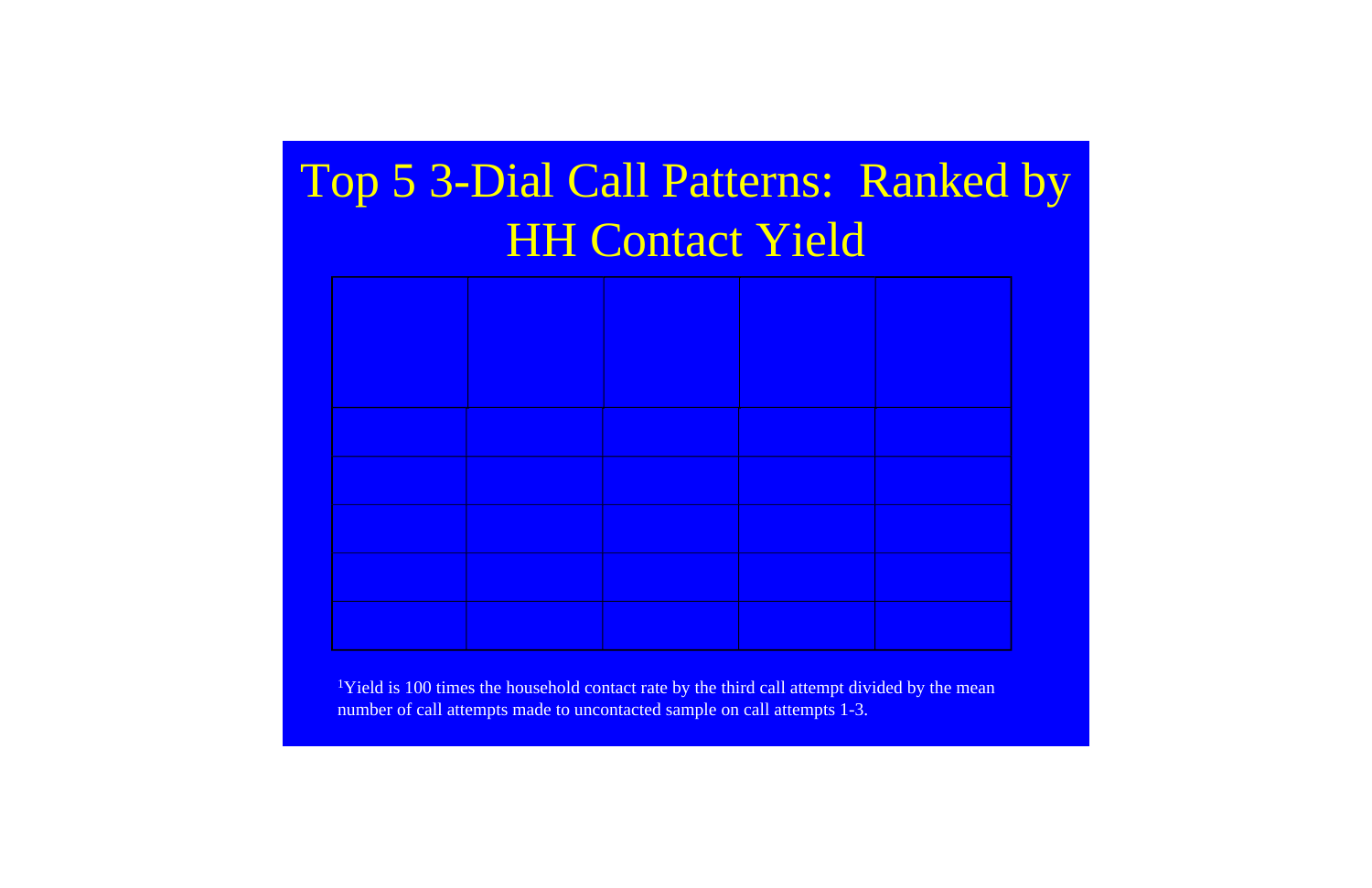Monday-Thursday First-Dial **Household Contact Rates by Metropolitan Status** 



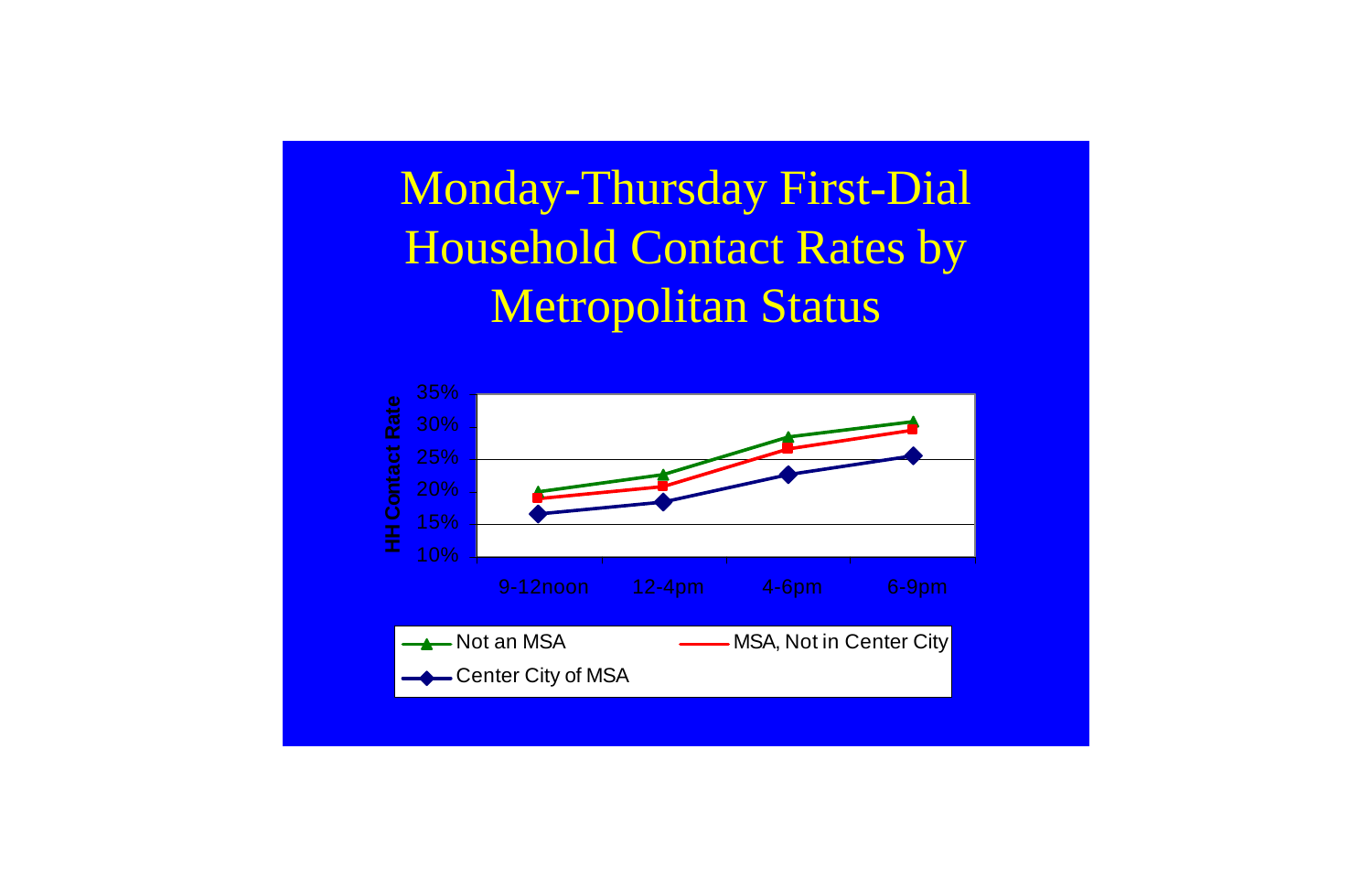# Saturday-Sunday First-Dial **Household Contact Rates by Metropolitan Status**



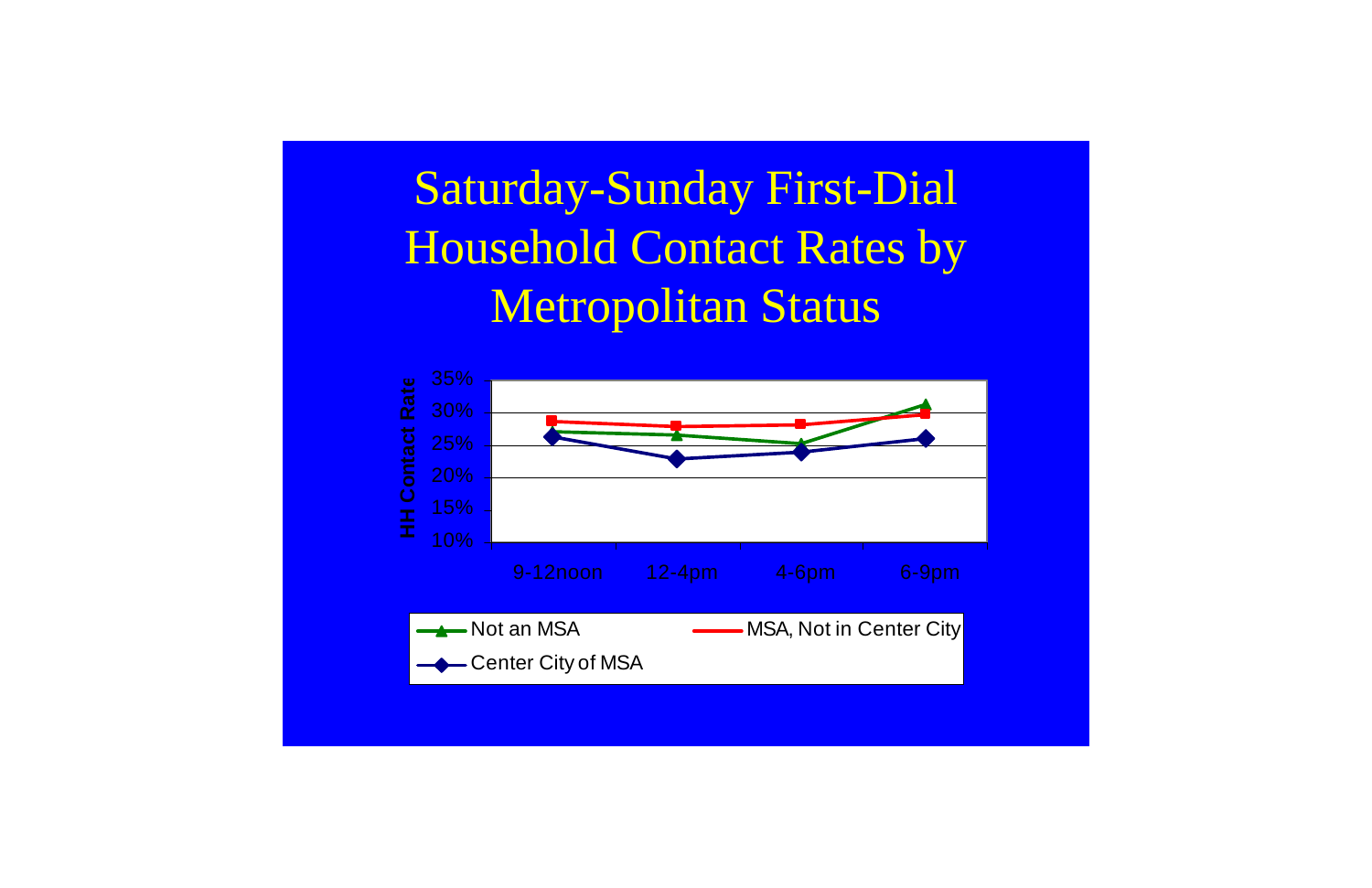# **First-Dial Household Contact Rates by Median Income of** Telephone Exchange



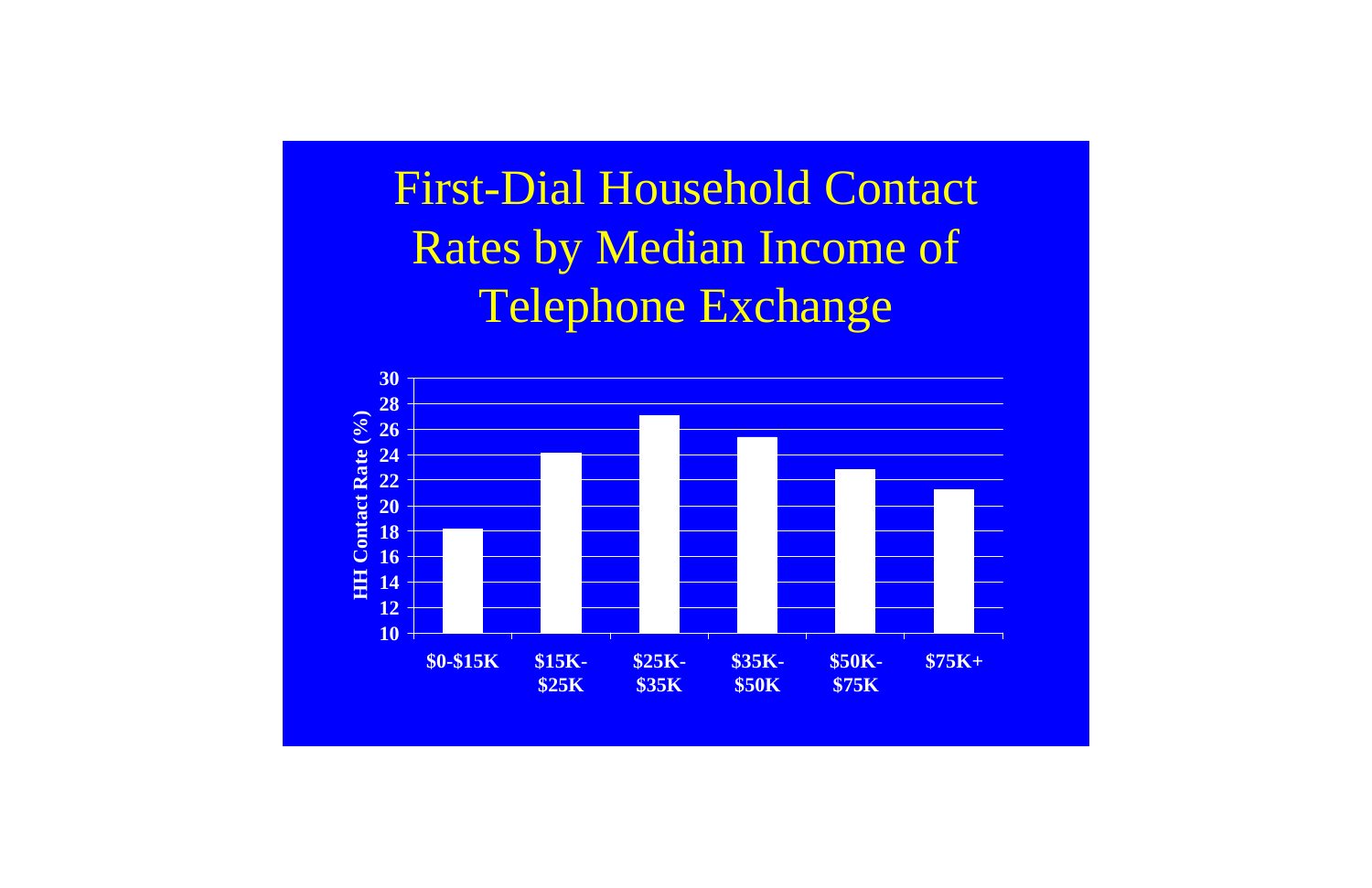# Monday-Thursday First-Dial **Household Contact Rates by Selected Median Income Ranges**



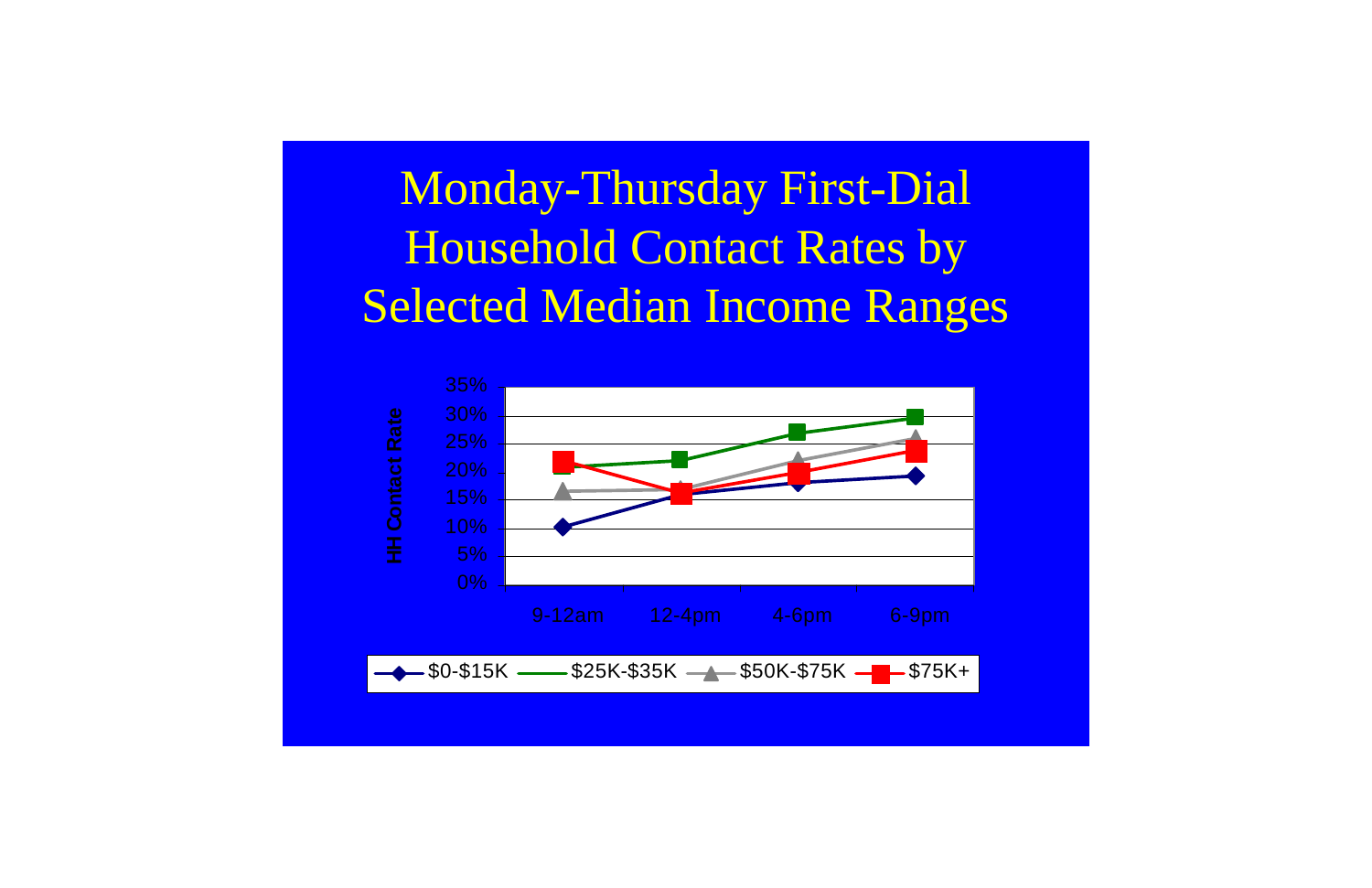# Summary of Major Results

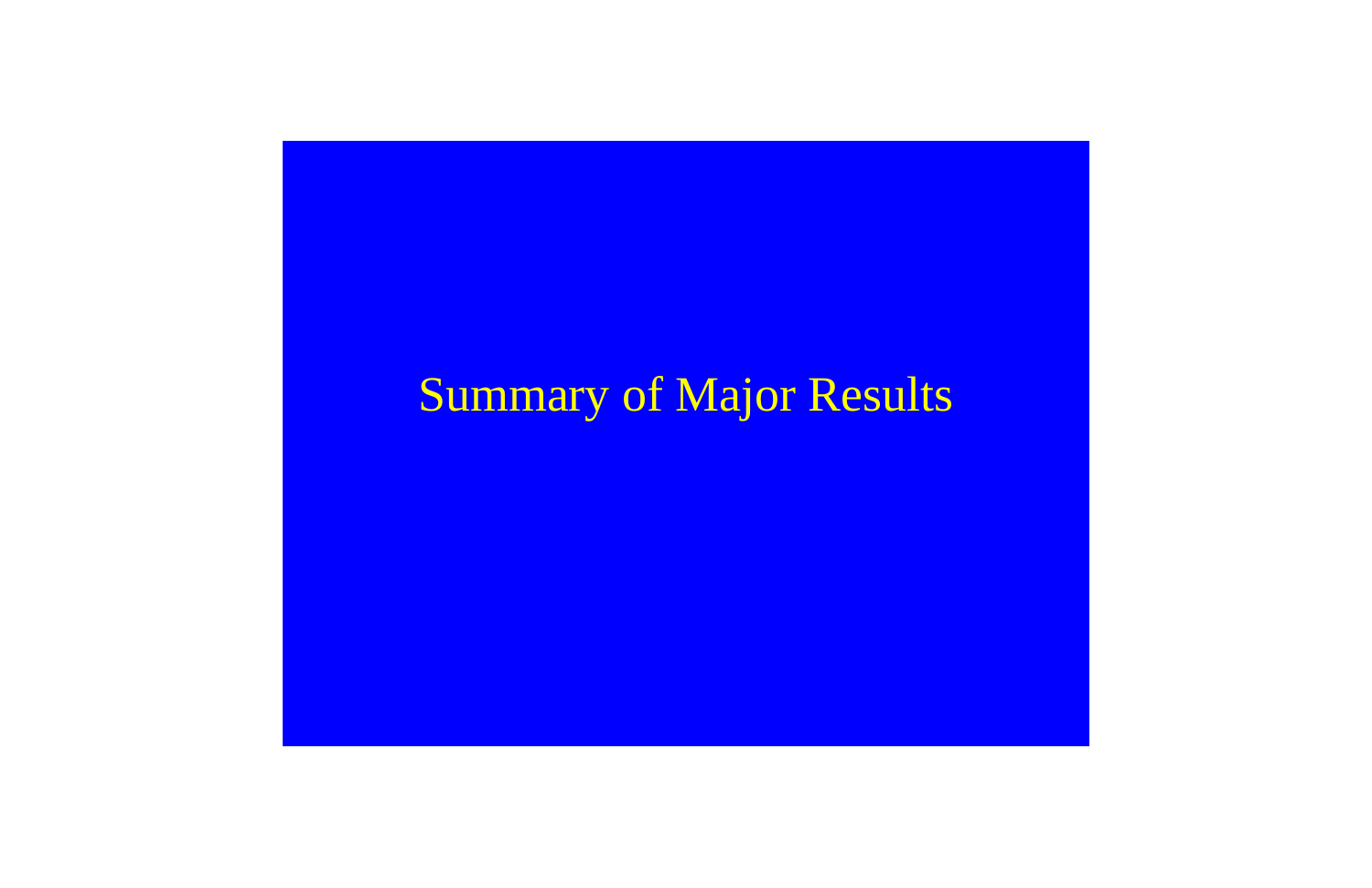# for Resolution and HH Contact Rates 3-Dial Calling Patterns Optimal

- Call attempt 1 on Sunday-Thursday evening (6pm-9pm)
- Call attempt 2 on the late afternoon (4pm-6pm) of the following day
- Call attempt 3 the evening of the second call attempt (6pm-9pm)

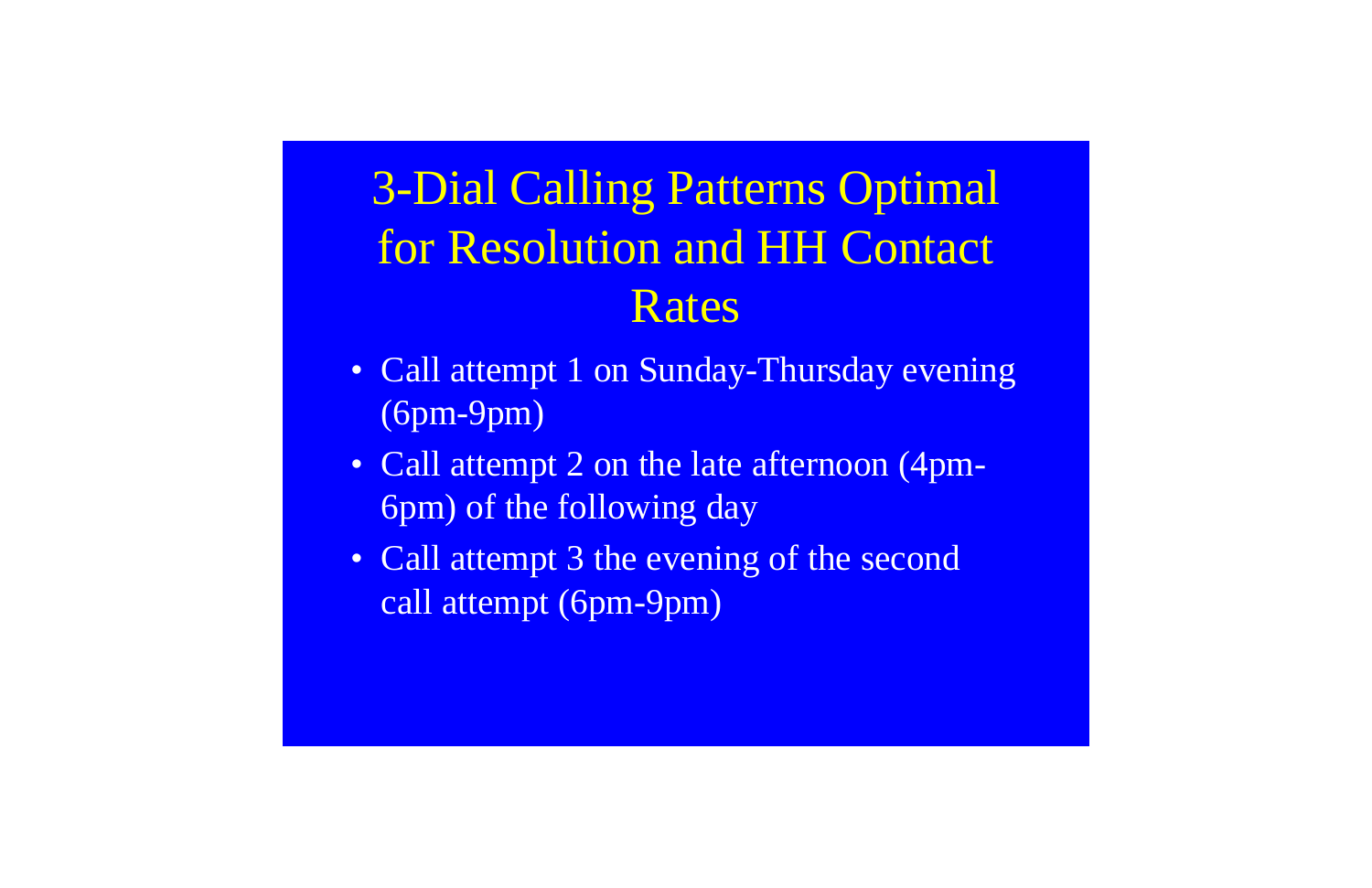## Counterintuitive?

Making two or three call attempts on worse than making the second or third attempt on an afternoon or a late afternoon. consecutive weekday evenings did

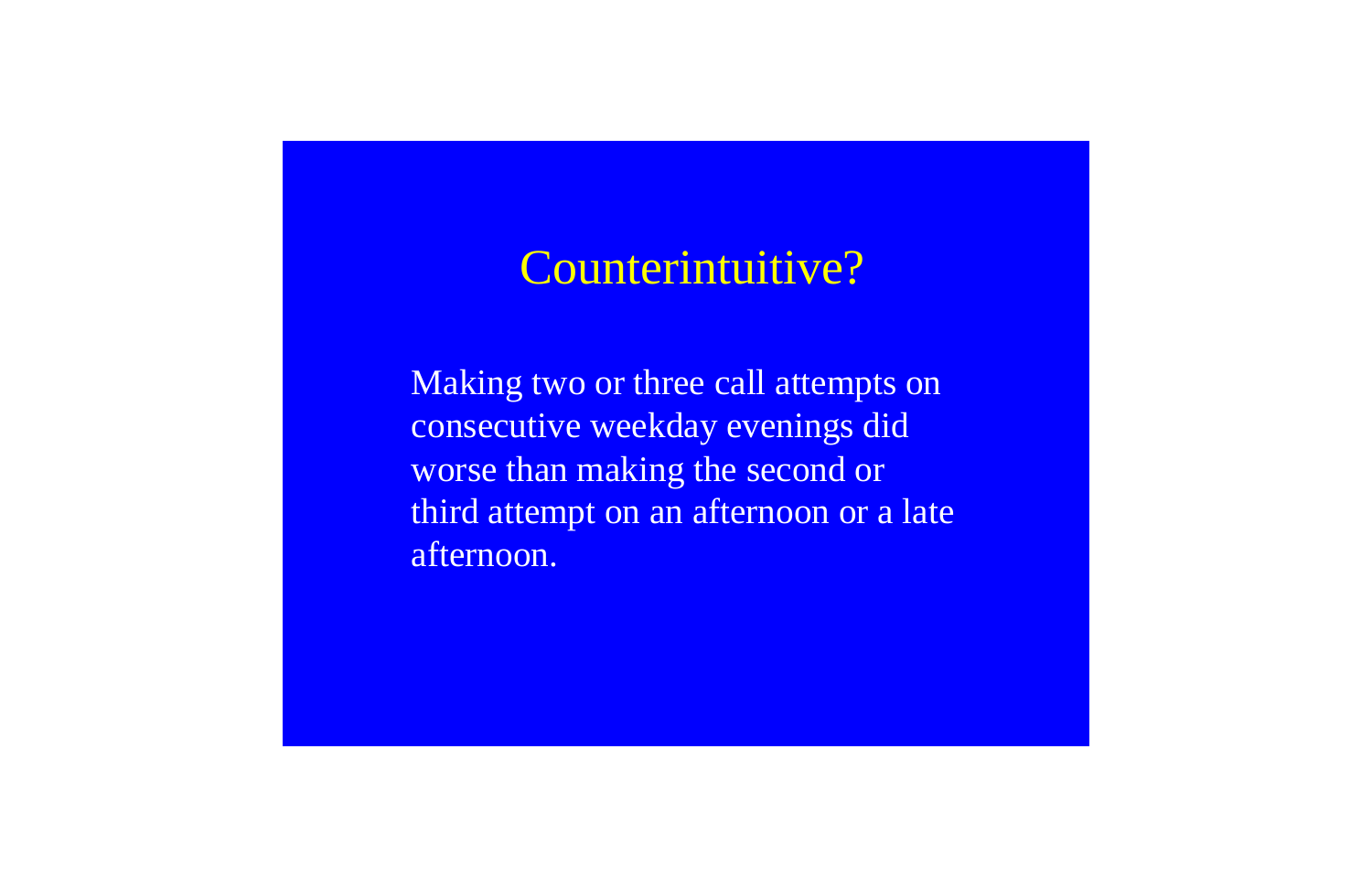#### Demographically Speaking

- Urban/Rural: Highest contact rates on the with the lowest contact rate belonging to the first dial attempt were in nonMSA areas, Central Cities of MSAs.
- Income: Exchanges with a median annual income of less than \$15,000 have the lowest to a high of 27.1% for areas in the range of single-dial contact rate at 18.2%, compared \$25,000-\$35,000.